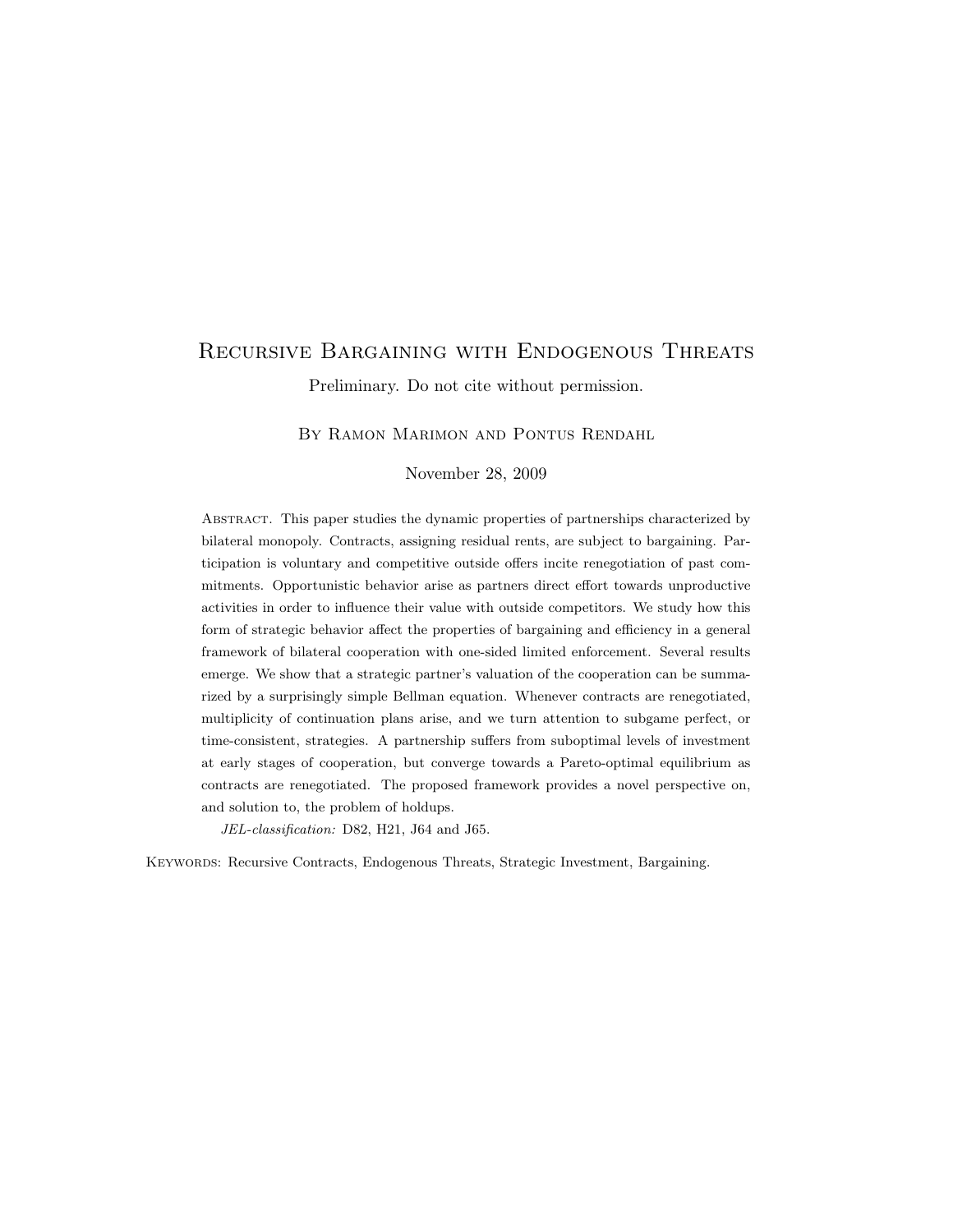#### 1. Introduction

Partnerships are formed on a voluntarily basis if the surplus of cooperation exceeds that of isolation. When there are costs to mobility  $-$  e.g., search frictions  $-$  cooperation exhibits a long-term nature, and surplus is characterized by multilateral monopoly rents, subjected to bargaining. In most partnerships, however, participation is not enforceable, and past agreements may be renegotiated as competing outside offers arise.<sup>1</sup> As a consequence, participants have incentives to direct efforts towards activities influencing their value with outside competitors, in order to gain a bargaining advantage over their current partner. This paper studies how this type of opportunistic behavior affect the properties of bargaining and efficiency in a general framework of long-term bilateral cooperation with one-sided limited commitment.

We show that a strategically-, or opportunistically, acting agent's valuation of the partnership can be described by a surprisingly simple Bellman equation. The contraction property reveals that an equilibrium to a complicated strategic game with bargaining exists. Optimal policies, however, display a high degree of multiplicity, and we therefore turn attention to time-consistent, or subgame perfect, plans. At the early stage of a partnership, inefficiencies arise as the strategic agent over-engage in unproductive activities, in order to renegotiate the current contract at more favorable terms. At longer horizons, however, the partnership converges to a cooperative equilibrium, in which the strategic agent directs all her efforts to maximize common resources. Convergence towards cooperation, we show, occurs in finite time. We interpret and compare our results to the incomplete contracting literature, and conclude that our framework provides a novel solution to the "holdup problem", in the case of one-sided investments.

At time zero, two individuals meet and form a partnership. Participation is voluntary, and each individual may freely walk away from any pre-commitments at will. One of the individuals, referred to as the *strategic agent*, is recurrently endowed with one unit of the single consumption good. The agent decides on what fraction of the endowment to invest in outside activities, and on what fraction to leave as surplus within her current partnership. Outside activities increase the value of potential future outside offers, while a larger surplus leaves more resources to be shared with the current partner. A competitive outside offer incite renegotiation of past agreements, leaving the strategic agent a larger share of surplus in the present and in the future. In each period, the strategic agent therefore faces the trade-off between increasing available surplus given existing bargaining

<sup>&</sup>lt;sup>1</sup>In most partnerships – such as employer/employee, investor/lending institution, and marriages – participation is not enforceable, but violation of contract is associated with a cost. This cost further strengthens the limitations to mobility and therefore magnify the monopoly rents available through bargaining.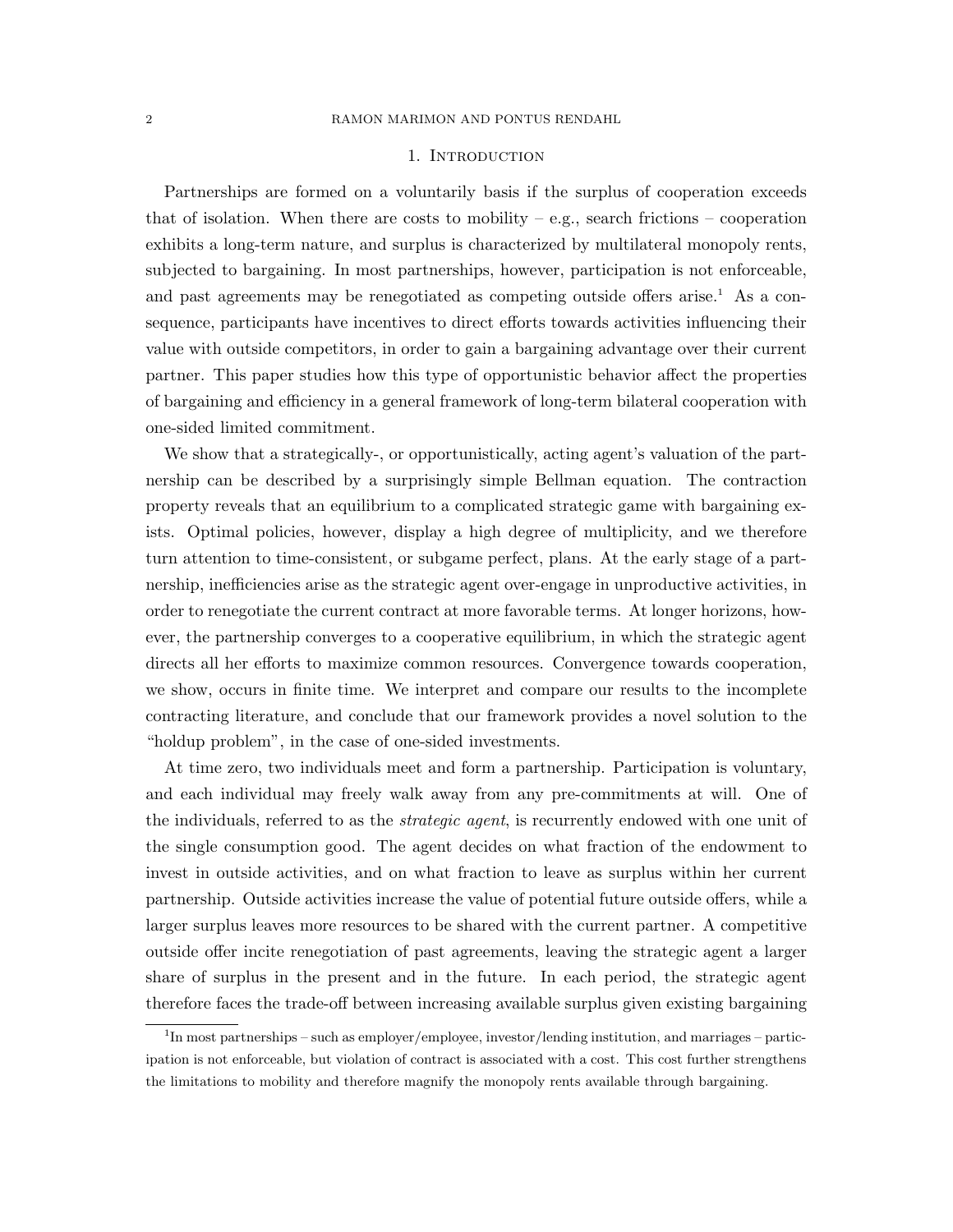power, or increasing her future bargaining power at the expense of current surplus. To keep the framework simple, the outside option of the *nonstrategic partner* is, by assumption, inoperative.

At the onset of the partnership, the agents bargain over current and future rents. Bargaining is conducted through a dynamic Pareto-problem that maximizes the joint welfare of the two individuals, treating the investment choices of the strategic agent as given. Due to the voluntary nature of partnerships, however, the Pareto-problem must respect constraints to participation. Using a constrained Pareto-problem as the outcome of bargaining has some strong intuitive appeal. Each agent's initial bargaining power is the product of some, unmodeled, ex-ante competition over potential partners. Whenever a partnership finally is formed, ex-post renegotiations are consistently refused unless an agent can present evidence of an outside offer with better contractual terms. On the occasions at which renegotiations do occur, the outside option of the allegedly defecting partner is exactly matched, leaving her a larger share of surplus in the current partnership, both in the present and in the future.

The strategic agent observes the bargaining process and decides on a (possibly stochastic) investment sequence to maximize her own private utility. As the bargaining solution will respect her sequence of outside options, optimality will generally entail an excessive devotion to outside activities. Providing the Bellman equation corresponding to the strategic problem above is a central contribution of this paper.

The constraint-set associated with the strategic problem is, itself, another constrained optimization problem – the Pareto-problem. Even when abstracting from the additional layer of complexity induced by the strategic agent's choices, the Pareto-problem itself does not straightforwardly admit a recursive representation. The presence of forward-looking participation constraints induce a dynamic tension between past and present choices, and the Markov-perfect solution is generally inefficient (Thomas and Worrall, 1988). Drawing heavily on Marcet and Marimon (2009), however, we show that the Pareto-problem observes a partially recursive representation at an augmented state-vector. In particular, given a process of strategic investment choices, the Pareto-problem satisfies Bellman's Principle of Optimality at an additional, non-Markovian, state variable: a recursively updated Pareto-weight, straightforwardly interpreted as the strategic agent's share of surplus.

Exploiting this result, we derive the strategic agent's Bellman equation as a binomial choice between exercising an outside option – and incite renegotiation – or proceed under current contractual terms, with repeated strategic choices of investment. Clearly, the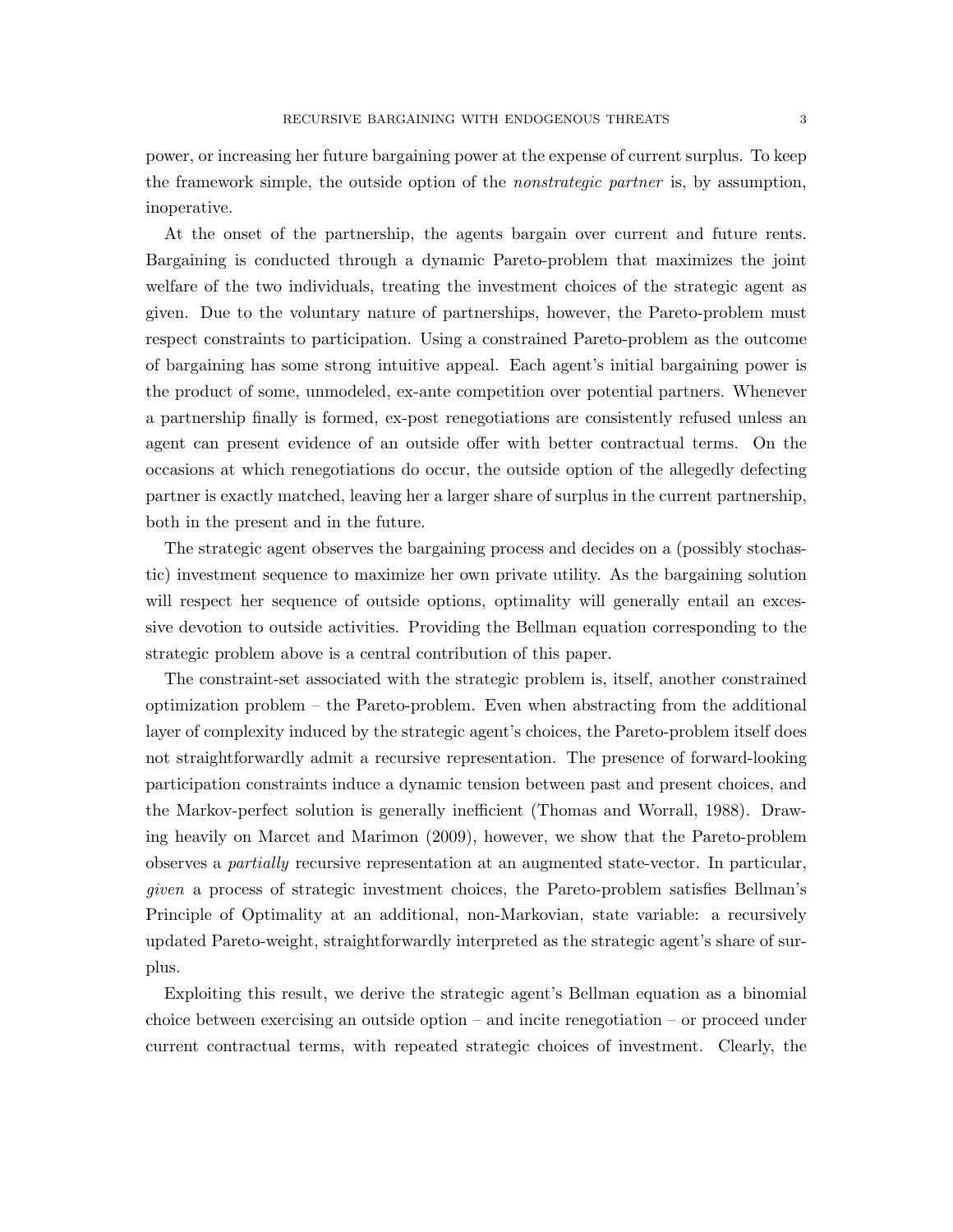optimal choice is given by the alternative yielding the largest present value utility, and renegotiations occur at sufficiently competitive outside offers.

Whenever contracts are renegotiated, the new contract implicitly promises a continuation value of remaining in the partnership, exactly matching that of leaving. The level of the continuation value depends entirely on the outside alternative available to the agent, and is therefore independent of future investment choices. As a consequence, all feasible continuation strategies attain the same continuation value, and multiplicity arise. A continuation strategy, or plan, in which joint surplus is maximized is, for instance, attainable – but so is also one in which surplus is minimized. Clearly, each possible continuation plan implies a differently negotiated contract, such that the value of staying remains the same.

Are all continuation plans perfect equilibria in the continuation game? The answer is, generally, no. Each continuation plans is associated with a contract, assigning rents as shares of surplus. Depending on the perceived plan of investments, shares are contracted to exactly match outside offers. As a consequence, there lies a temptation in "promising" certain future actions at the time of renegotiation, only to act differently once that future arrives. Most continuation plans are time-inconsistent.

Are some continuation plans perfect equilibria in the continuation game? Yes, some are. We show that subgame perfect, or time-consistent plans, do exist. More precisely, there exist a renegotiated contract such that, at an opportunistic continuation game, the strategic agent attains an inside value that exactly match her outside offer at the time of renegotiation. The argument relies on continuity of the strategic agent's valuation of the partnership with respect to contracts; at an opportunistic continuation game, there must exist some contract such that inside and outside values coincide. Our ensuing analysis then focus on the qualitative properties of these time-consistent continuation plans.

After a history at which renegotiation occurs, the strategic agent is offered a new contract yielding a larger share of surplus in the present and in the future. Subgame perfection, however, entails that the strategic agent, again, may engage in opportunistic behavior of soliciting outside offers, and the process repeats itself. Are partnerships in the present setting condemned to perpetually rent-seeking equilibria with low efficiency? We show that, under some simplifying assumptions, they are not. Opportunistic actions and renegotiation will occur finitely many times, and the partnership will eventually converge to a cooperative state in which all resources are devoted to maximize surplus. Even in models with opportunistic behavior and excessive engagements in outside activities, as here, limiting contracts are *self-enforcing* (cf. Thomas and Worrall (1988)). We consider this a central result in our analysis, which provides a novel perspective and solution to the problem of *holdups*.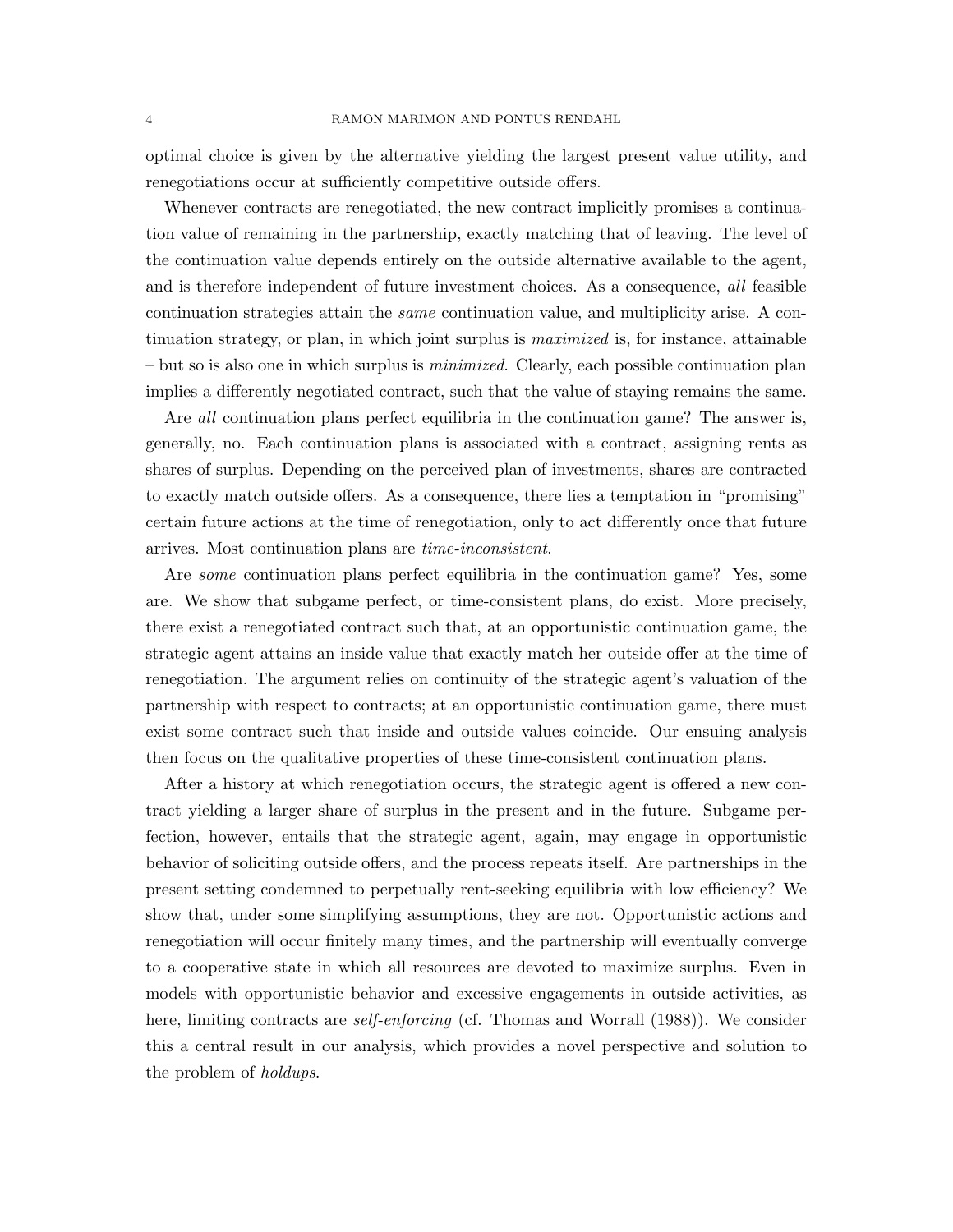A holdup arises in models of multilateral trade in which there are relation-specific investments and incomplete contracting (see Williamson (1975) and (1985)). In particular, in partnerships which require ex-ante investments, and in which rents are subject to expost bargaining, investments are typically suboptimally low (Grout, 1984; Hart and Moore, 1988). The reason being that while one party bears the full marginal cost of investment, all parties are claimants on residual rents, and the partnership therefore suffers from underinvestments. The problem of holdups have received widespread attention in economics, and is considered a main candidate theory of the firm (Williamson, 1985; Klein, Crawford and Alchian, 1978), vertical integration (Grossman and Hart, 1986), and asset-ownership (Hart and Moore, 1988).

It is easy to see how the framework developed and analyzed in this paper fits the general idea of a holdup. A strategic agent decides on how much resources to invest in a partnership. Investments are relation-specific and sunk absent her current partner. Partners bargain over rents, and the strategic agent is therefore only a partial claimant on contemporaneous surplus. Associated with each investment choice is, of course, a cost. In the present setting, and in contrast with the main literature on holdups, the cost associated with investment is the foregone, current or future, outside opportunity. The intuition follows the idea that an agent's income is *solely* derived from the surplus shared within a partnership, and not from any alternative parallel source. An agent, for instance, engaged in on-the-job search forgoes presumptive job offers when devoting time and effort to her current employer. But her *source* of income remains unchanged (her current employer). A missed opportunity of physical investments leaves funds to be ventured in alternative partnerships, but does not yield any alternative income in the current relation. Lastly, an employee's engagement in *firm-specific*, as opposed to *general*-, training does not reduce her income, but may erode her appeal to alternative employers. The cost to investment, in all three examples, is borne, entirely, through forgone outside options.<sup>2</sup>

As the cost to investment is given by foregone outside offers, bounded offers implies a bounded cost to investment. At a sufficiently large share of surplus, the marginal cost to investment is therefore zero, and efficiency follows as an immediate consequence. In contrast, at suboptimally low shares of surplus, inefficiencies do arise, and renegotiations repeatedly occur. In the long-run, however, our qualitative results suggest that the partnership eventually reaches an efficient equilibrium, and that convergence occurs in finite time.

<sup>&</sup>lt;sup>2</sup>See Section 4.3 for an elaboration.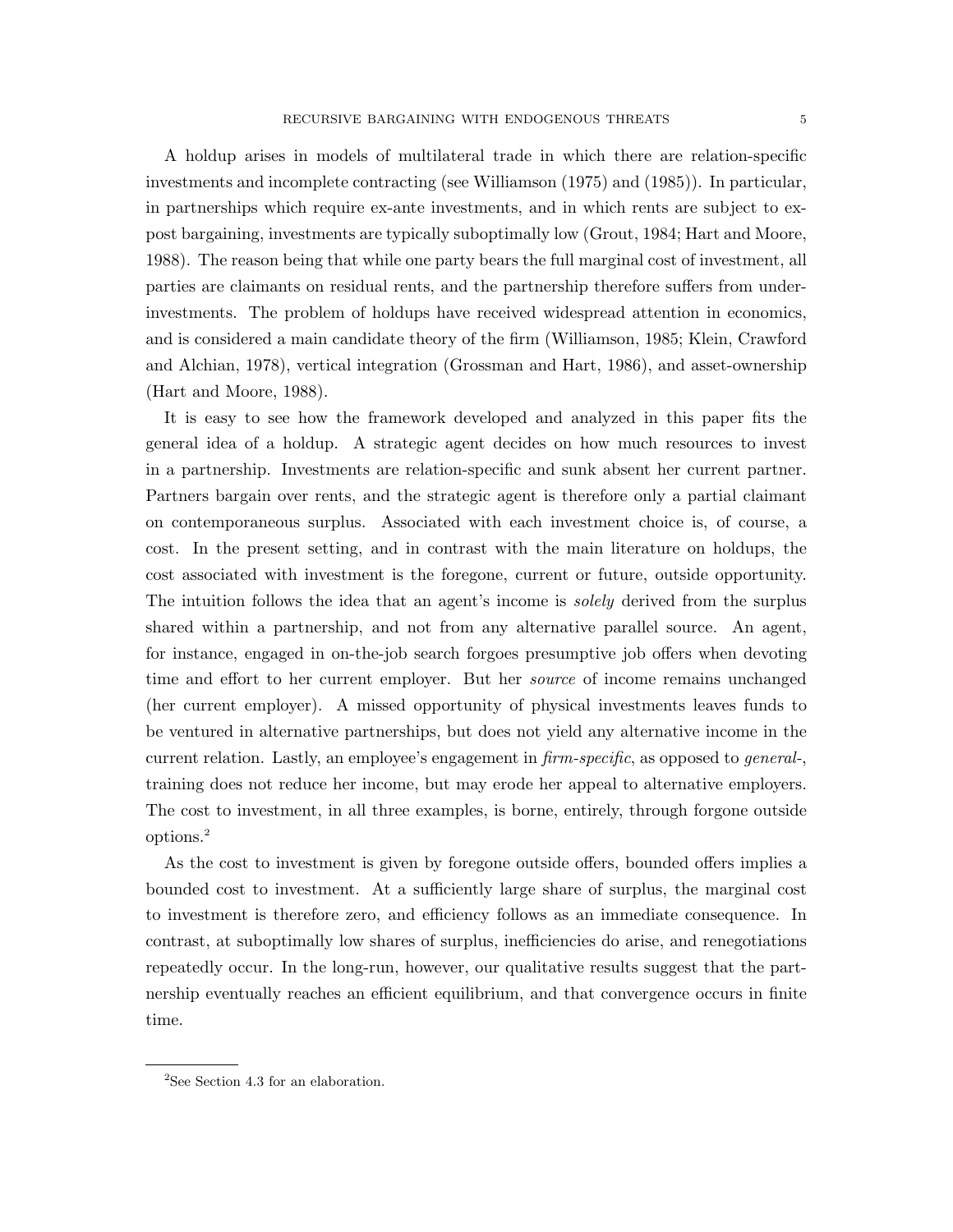One of the most natural interpretation of the framework proposed in this paper is within the labor market. In particular, the model largely resembles a situation in which an opportunistic employee faces the tradeoff between engaging in productive activities with her current employer – and consequently earning a higher income – or to devote a large share of time searching for competing offers – and therefore increasing her future bargaining power. In (sub-) section 4.3.2 we show how the concept of "outside activities" in the present model easily can be interpreted as on-the-job search, improving the probability of receiving offers from competing firms. This form of on-the-job search is widely perceived an important aspect of the labor market, capable of explaining several empirical regularities commonly found in the data (see, for instance, Shimer (2006) and Cahuc, Postel-Vinay and Robin (2006)). The literature considering the theoretical implications of on-the-job search is, however, small. Besides the aforementioned literature, Burdett and Mortensen (1998) makes a notable theoretical contribution, but treat on-the-job search as something exogenous, and do not consider the strategic aspects which is the focus of this paper. Christensen, Lentz, Mortensen, Neumann and Werwatz (2005) do consider a somewhat strategic aspect of on-the-job search, but ignore the possibility of counter-offers from the current employer, and therefore also the subgame perfect strategies analyzed here. Lastly, Postel-Vinay and Robin (2004), both endogenize on-the-job search and consider counter-offers, but they also assume the marginal cost to search being zero, and, therefore, abstract from the strategic considerations explored in this paper.

In a paper, at least conceptually, related to our strategic model, Lundberg and Pollak (2003) consider a model of bargaining within marriages. As here, they stress the importance of the strategic aspects of endogenous threatpoints, and the trade-off between current surplus and future bargaining power. Lundberg and Pollak (2003) show that inefficiencies are likely to arise due to the same strategic mechanism explored in this paper. However, their analysis is confined to a much less general framework, in which most of the endogenous interaction explored in this paper, is treated exogenous. In particular, their model is static, and shares of surplus are given as exogenously specified functions of outside investments. In contrast we consider repeated strategic interaction with repeated renegotiations, and derive dynamic results related to efficiency.

### 2. Economic Environment

At time zero, two individuals meet with the prospect of forming a partnership. The planning horizon is infinite and time is denoted  $t = 0, 1, \ldots$  The partnership is formed on a voluntary basis, and each individual may freely walk away from any pre-commitments at zero consequence. At any period,  $t$ , participation is, thus, not contractible.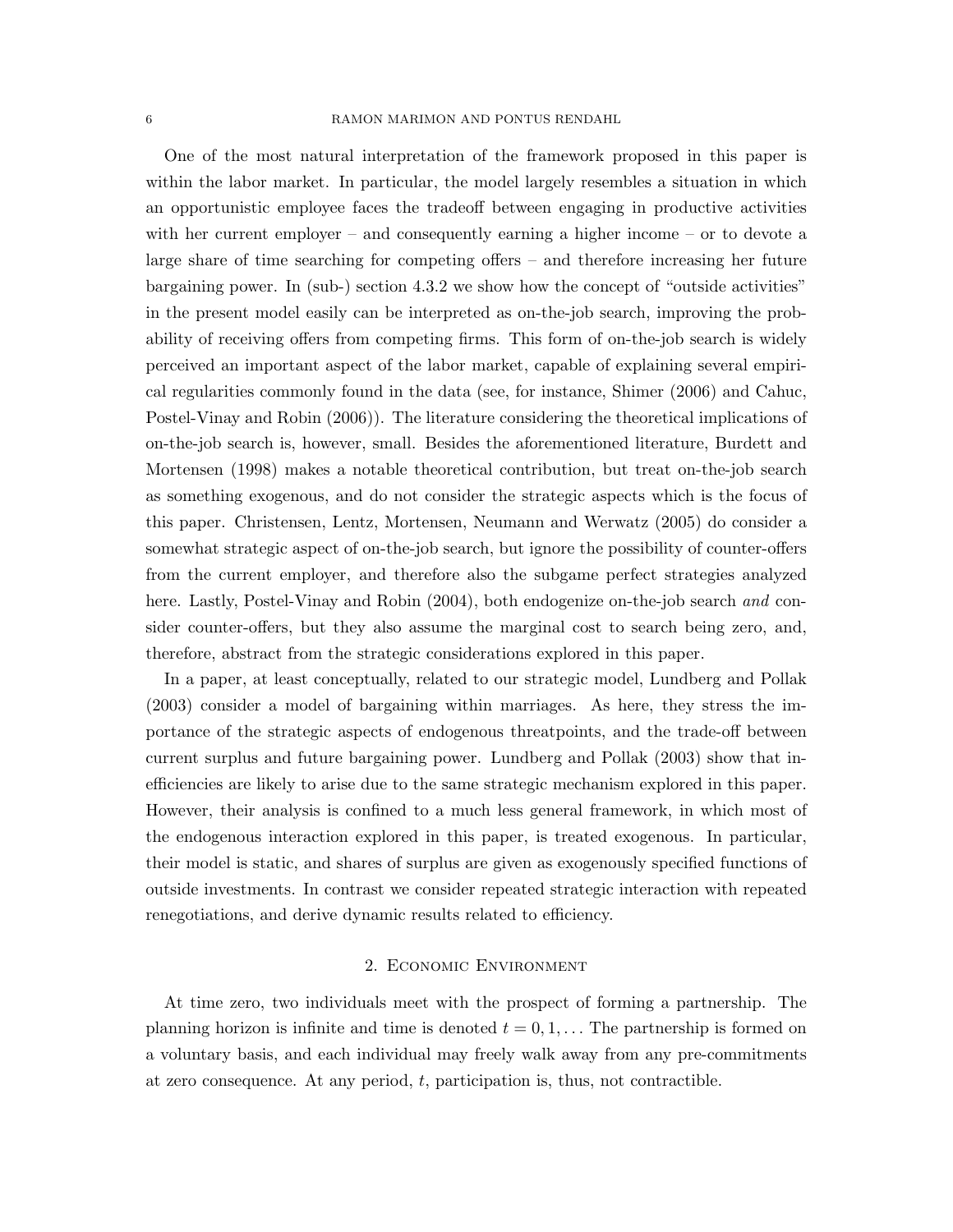The surplus of the partnership is subject to bargaining. The outcome of bargaining is given by an implicit contract (Azariadis, 1975; Thomas and Worrall, 1988). More precisely, the distribution of rents solves a dynamic Pareto-problem that maximizes the joint welfare of the two agents.<sup>3</sup> The voluntary nature of the partnership, however, subjects the Pareto-problem to observe constraints on participation. The value of participating in the partnership must exceed the value of some available outside alternative. The Paretoproblem treats the stochastic process of surplus and outside options as *given*. As a consequence, the implicit contract does not condition on the strategic agent's investment choice,  $1 - e_t$ , and is therefore *incomplete*.<sup>4</sup>

leaves the remainder,  $1 - e_t$ , to be shared within the partnership.

An individual's share of current surplus is, thus, given by her initial Pareto-weight, and her past and current outside options.<sup>5</sup> The *nonstrategic agent's* outside option is, however, assumed to be nil, and her bargaining power is exclusively summarized by her initial Pareto-weight. In contrast, the outside option of the strategic agent is governed by her current and past investments in outside activities, and possibly on some random component. In each period, the strategic agent therefore faces the trade-off between increasing available surplus given existing bargaining power, or increasing her future bargaining power at the expense of current surplus.

Let z be a random variable taking on values in the set  $Z = {\omega_1, \ldots, \omega_N}$ . Let  $z_t$ be a particular realization of z in period t. The variable  $z_t$  will be the only source of "truly" exogenous variation in the model, and will affect the strategic agent's outside options. Conditional on  $z_t$ , the probability of  $z_{t+1}$  occurring is then given by the Markovian transition function  $f(z_{t+1}, z_t) = P(z_{t+1} = \omega_n | z_t = \omega_m)$ . Let  $Z^{t+1} = Z \times \ldots \times Z$ define the set of all possible histories of z up to period t. An arbitrary element in  $Z^{t+1}$ is called a *history* and is denoted  $z<sup>t</sup>$ . The probability of history  $z<sup>t</sup>$  occurring is then given by  $\lambda(z^{t+1}) = f(z_{t+1}, z_t) \times \lambda(z^t)$ , with  $\lambda(z^0) = 1$  for  $z^0 = z_0$ , and zero elsewhere.

<sup>&</sup>lt;sup>3</sup>"Joint welfare" equals the sum of individual welfare, weighted by their respective, initial, Pareto-weight. <sup>4</sup>We will be more specific of the exact nature of incompleteness in Section 4.3.

<sup>&</sup>lt;sup>5</sup>An individual's initial Pareto weight represents her exogenous bargaining power, which is related to alternative and competing partnerships offered at time zero. Competing partnerships may for instance reflect alternative employers in firm/worker arrangements, or competing suitors in the marriage market.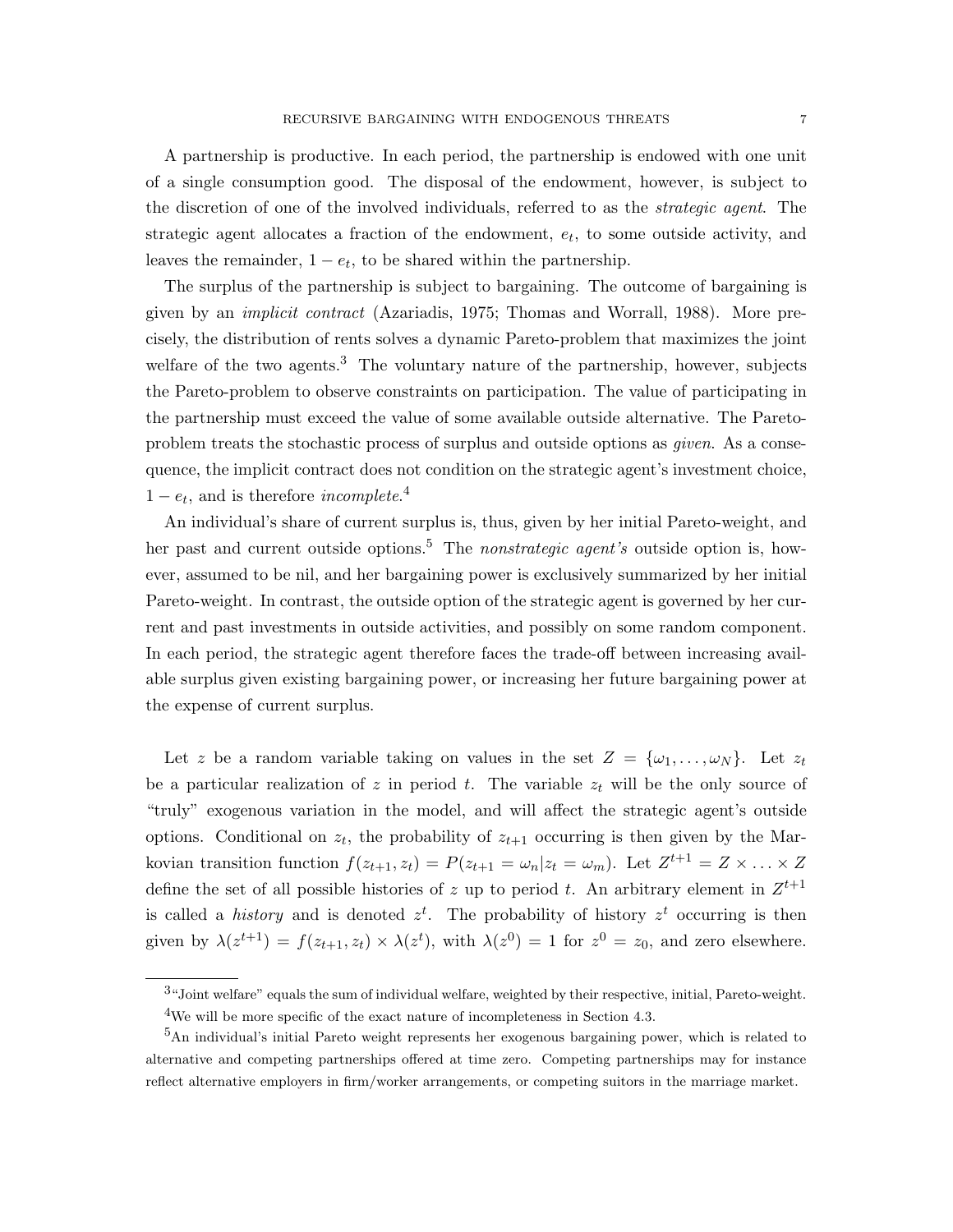Similarly, conditional on history  $z^t$ , the probability of history  $z^{t+s}$  occurring is given by  $\lambda(z^{t+s}, z^t) = f(z_{t+s}, z_{t+s-1}) \times \lambda(z^{t+s-1}, z^t)$ , all  $s > 0$ . The Markovian property implies that the conditional measure  $\lambda(z^{t+1}, z^t)$  equals  $f(z_{t+1}, z_t)$ , which, for notational consistency, will also be denoted  $\lambda(z_{t+1}, z_t)$ .

Associated with each history,  $z^t$ , is a random variable  $e_t: Z^{t+1} \to [0, 1]$ . The random variable  $e_t$  maps histories to outcomes and defines the *stochastic process*  $\tilde{e} = \{e_t(z^t)\}_{t=0}^{\infty}$ . Associated with each stochastic process,  $\tilde{e}$ , is a plan,  $\tilde{c} = \{c_t(z^t; \tilde{e})\}_{t=0}^{\infty}$ . Thus, for each process,  $\tilde{e}$ , each element in the plan maps histories to *consumption levels*,  $c_t: Z^{t+1} \rightarrow_{\tilde{e}}$  $[0, 1-e_t]$ <sup>7</sup> It is important to note the distinction in language here; a plan is an endogenous object, while a stochastic process is considered as exogenous. The stochastic process  $\tilde{e}$ , however, will fulfill the dual role of both a process (from the perspective of bargaining) and a plan (from the perspective of the strategic agent). As will become clear, the exogenous treatment of the process  $\tilde{e}$ , from the perspective of bargaining, renders the contract incomplete.

The strategic agent's bargaining power is related to her contemporaneous and past outside options. Her outside options, in turn, relate to her past investments in outside activities, denoted  $e_t(z^t)$ . Let  $h_t(z^t)$  represent the non-depreciated stock of all investments following history  $z^t$ , and let  $\varphi \in [0,1]$  denote the depreciation rate. The law of motion for  $h_t(z^t)$  is then given by,

$$
h_{t+1}(z^t) = (1 - \varphi)h_t(z^{t-1}) + e_t(z^t), \quad \text{all } z^t \in Z^{t+1}, t = 0, 1, \dots
$$
 (1)

which, itself, is a stochastic process.

The strategic agent ranks contemporaneous consumption allocations according to the utility function  $u(c_t)$ . The corresponding function for the non-strategic agent is given by  $v(1-e_t-c_t)$ , where  $1-e_t$  denotes the partnership's current surplus. Functions  $u(\cdot)$  and  $v(\cdot)$ are assumed to be increasing, concave, bounded, and once continuously differentiable. To guarantee interiority,  $\lim_{c\downarrow 0} u'(c) = \infty$  and  $\lim_{c\downarrow 0} v'(c) = \infty$ . The strategic agent's outside option is given by  $\hat{V}(h_t(z^{t-1}), z_t)$ , which may, thus, depend on the stochastic component  $z_t$ . The function  $\hat{V}(\cdot,\cdot)$  is assumed to be bounded, at bound  $B \leq \frac{u(1)}{1-\beta}$  $\frac{u(1)}{1-\beta}$ . Although not necessary, it facilitates notation to assume that  $\hat{V}$  in non-decreasing in both h and z.

The agents repeatedly bargain over contemporaneous surplus. Bargaining is, as previously stated, conducted through a dynamic Pareto-problem that maximize the weighted

<sup>&</sup>lt;sup>6</sup>Notice that notation is slightly imprecise here. Any plan,  $\tilde{c}$ , is of course contingent on process,  $\tilde{e}$ , underlying it. However, the relevant underlying process should be obvious from the context, and excessive notation is suppressed.

<sup>&</sup>lt;sup>7</sup>The notation " $\rightarrow \varepsilon$ " captures the idea that the mapping depends on the process  $\tilde{e}$ . Alternative, we may define  $\tilde{E}$  as the space of all possible processes  $\tilde{e}$ , and  $c_t : Z^{t+1} \times \tilde{E} \to [0, 1 - e_t]$ .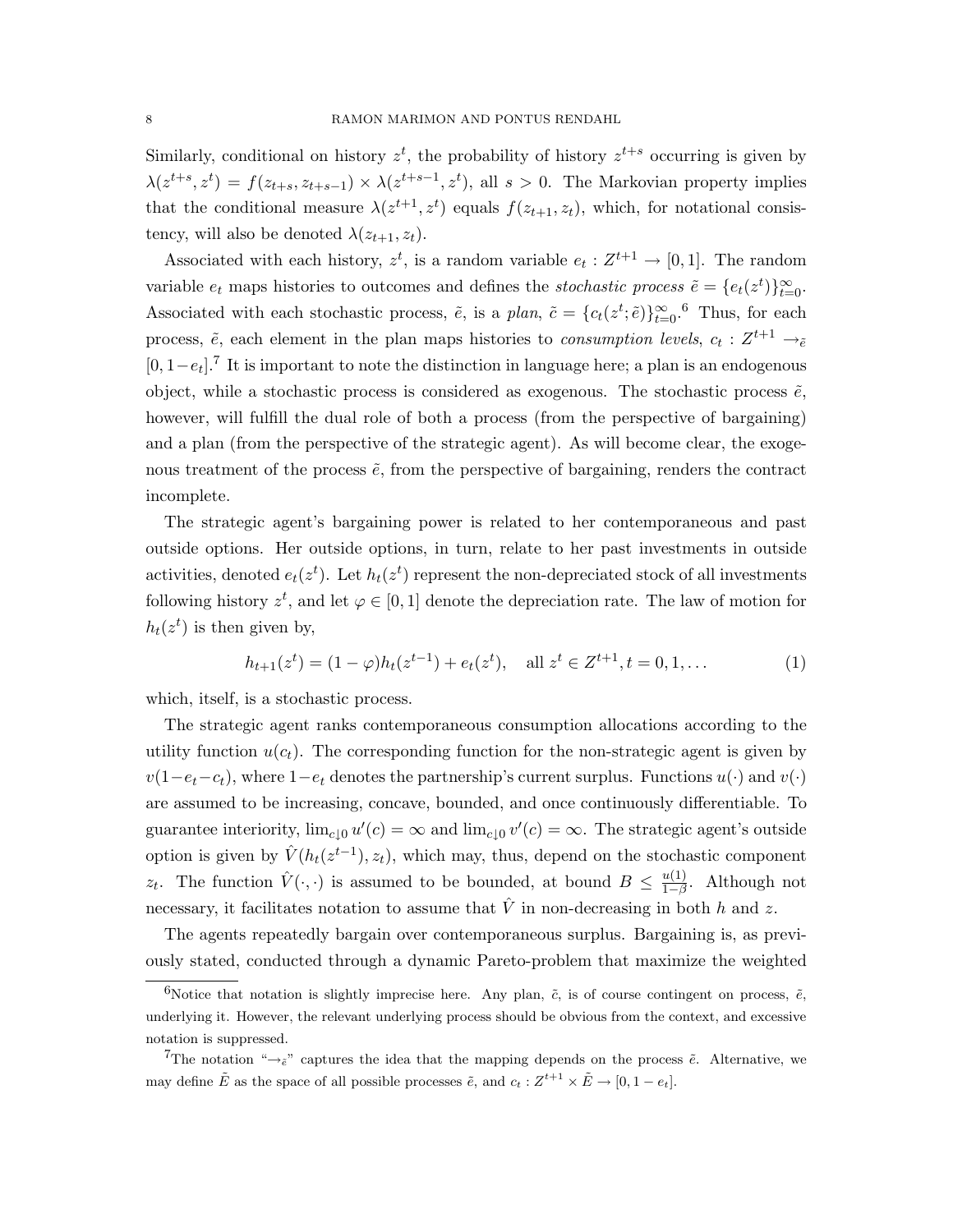welfare of the partnership. The strategic agent's initial Pareto-weight is given by  $\mu_0$ , while the corresponding weight for the non-strategic agent is normalized to one. Participation, however, is voluntary, and the strategic agent may receive outside offers that dominate the value of the current partnership, at current bargaining power. The Pareto-problem is therefore subject to constraints that ensure participation, and the strategic agent's share of surplus endogenously responds to match competing alternatives.

With  $\tilde{e}$  taken as given, the Pareto-problem solves,

$$
W(h_0, \mu_0, z_0; \tilde{e}) = \max_{\tilde{e}} \sum_{t=0}^{\infty} \sum_{z^t \in Z^{t+1}} \beta^t \{ \mu_0 u(c_t(z^t; \tilde{e})) + v(1 - e_t(z^t) - c_t(z^t; \tilde{e})) \} \lambda(z^t) \tag{2}
$$

s.t 
$$
\sum_{s=0}^{\infty} \sum_{z^{t+s} \in Z^{t+s+1}} \beta^s u(c_{t+s}(z^{t+s}; \tilde{e})) \lambda(z^{t+s}, z^t) \ge \hat{V}(h_t(z^{t-1}), z_t)
$$
(3)

for all  $z^t \in Z^{t+1}, t = 0, 1, ...$ 

Considering a constrained Pareto-problem as the outcome of bargaining has some strong intuitive appeal. Each agent's initial bargaining power,  $\mu_0$ , is the product of some, unmodeled, ex-ante competition over potential partners. Whenever a partnership finally is formed, ex-post renegotiations are consistently refused *unless* an agent can present evidence of an outside offer with better contractual terms, at which the outside option of the (allegedly) defecting partner is precisely matched. Renegotiation therefore only occurs by mutual consent. The solution to the above problem is an implicit contract mapping histories to outcomes. As  $\tilde{e}$  is treated exogenous, the contract does not condition on the strategic agent's investment choices. The implicit contract is therefore incomplete. In Section 4.3, we will provide an explicit contract which mimics the implicit version above, and be more precise about the exact nature of incompleteness.

It is not immediate that a solution to (2)-(3) exist. In particular, for some process,  $\tilde{e}$ , and some histories,  $z^t$ , the constraint-set (3) may be empty.<sup>8</sup> For each such history, the partnership is terminated and the strategic agent receives her outside option. The continuation value of the partnership is then zero, effectively truncating the Pareto-problem into a finite horizon problem at relevant histories. Thus, with bounded return functions, the resulting truncated problem has a non-empty, compact constraint-set, and a solution exists.

<sup>&</sup>lt;sup>8</sup>This would, for instance, be the case if  $e_t(z^t) = 0$ , for all  $z^t \in Z^{t+1}$ ,  $t = 0, 1, \ldots$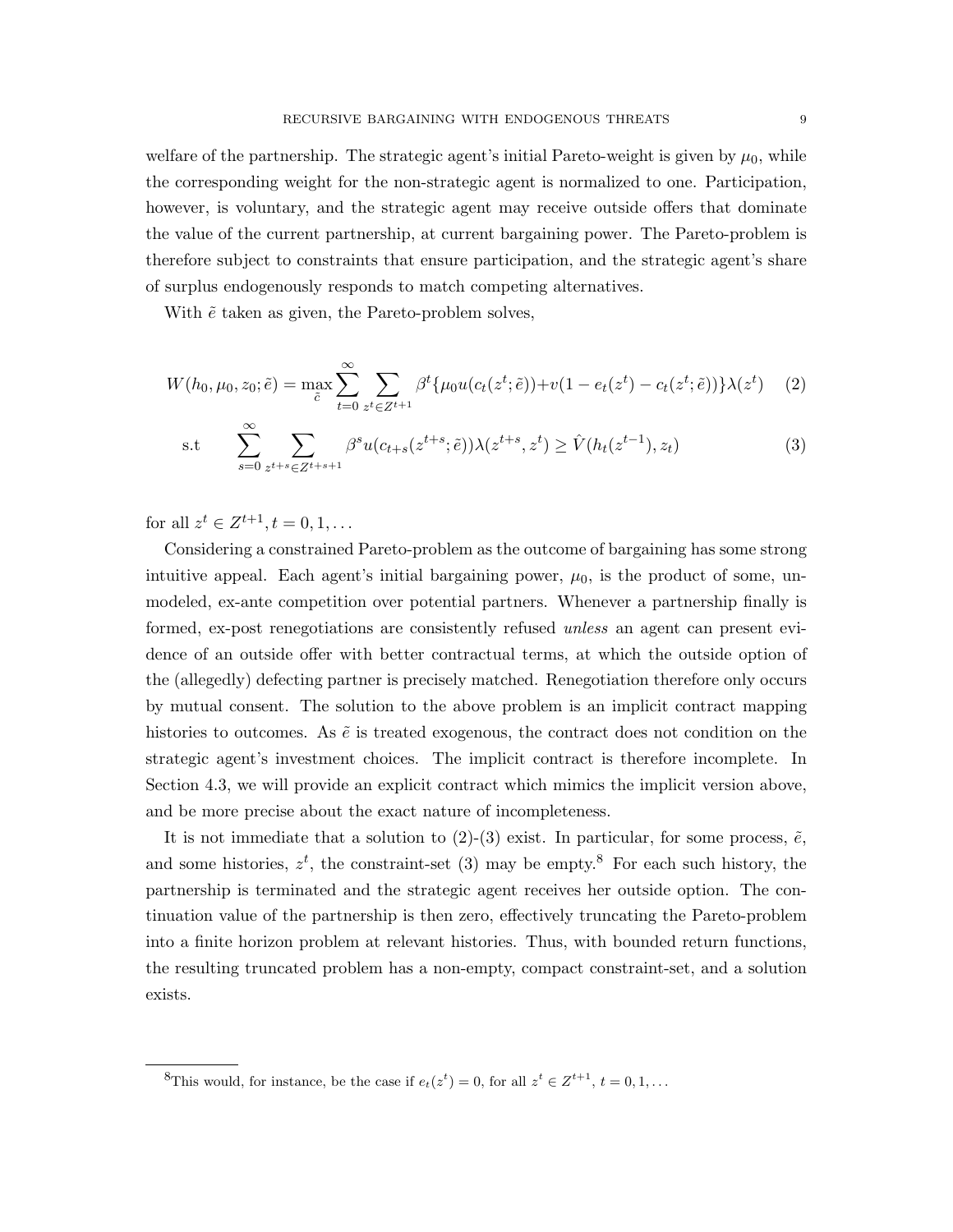The stochastic process,  $\tilde{e}$ , is a *given* in (2)-(3). In equilibrium, however,  $\tilde{e}$  is itself a *plan*, endogenously chosen by the strategic agent to maximize her own private utility.<sup>9</sup> With the notation developed above, it is straightforward to formulate the strategic agent's problem

$$
V(h_0, \mu_0, z_0) = \max_{\tilde{e}} \sum_{t=0}^{\infty} \sum_{z^t \in Z^{t+1}} \beta^t u(c_t(z^t; \tilde{e})) \lambda(z^t)
$$
(4)

where, again,  ${c_t(z^t; \tilde{e})}_{t=0}^{\infty}$  solves the bargaining problem (2)-(3), at process  $\tilde{e}$ . The strategic agent's problem in (4) is our main focus of interest. The plan which solves (4) is denoted  $\tilde{e}^* = \{e_t^*(z^t)\}_{t=0}^{\infty}.$ 

The strategic problem above captures the ideas outlined in the introduction. A strategic agent decides on what fraction of the current endowment to share within her existing partnership, and on what fraction to invest in outside activities. Allocating a large share of resources to the partnership increases available surplus, of which the agent is a partial claimant. Investing a large share, instead, in outside activities is likely to increase her future bargaining power, but will also reduce current period surplus. The agent optimally trade-off these conflicting forces and chooses shares to maximize her present value expected utility. Stated somewhat differently, the strategic agent is the Stackelberg leader and the implicit contract the Stackelberg follower.

Remarks. There are many ways in which the above formulation could be extended, with all the main propositions in this paper remaining valid. One may, for instance, assume that the "endowment" is produced using physical capital,  $\omega = f(k)$ . In this case, the fraction e is still invested in outside activities,  $\hat{e}$  is left as surplus in the partnership, and the remainder,  $f(k) - e - \hat{e}$ , is invested in physical capital. Capital itself may accumulate according to the standard law of motion. While potentially interesting, all extensions come with additional notational complexity. To keep the paper simple, we focus on the model described above, which we consider sufficiently general to prove our point.

There are two assumptions, however, that are indispensable for the analysis. Firstly, only one of the agents is strategic. Secondly, the non-strategic agents outside option is inoperative.

As a final remark, it should be noted that we proceed under the hypothesis that a solution to the strategic problem exists. The purpose is to constructively derive a recursive formulation associated with (4). However, once we have a candidate Bellman equation, it is straightforward to exploit the contraction mapping theorem, together with a standard

<sup>&</sup>lt;sup>9</sup>Notice, again, that  $\tilde{e}$  is, indeed, is both a plan and a process. From the perspective of the bargaining problem,  $\tilde{e}$  is an exogenous stochastic process. From the perspective of the strategic agent, however,  $\tilde{e}$  is an endogenously chosen plan.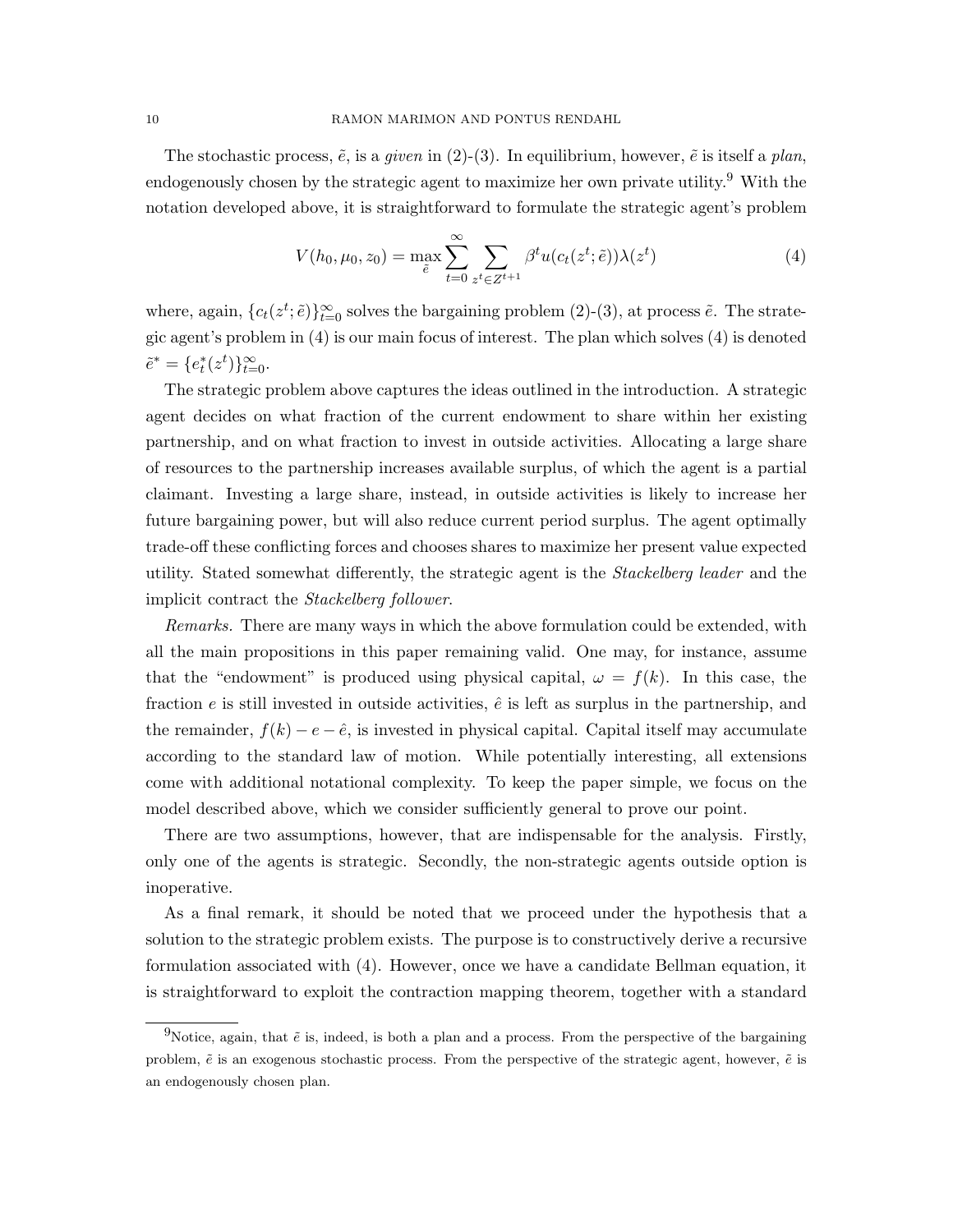"verification theorem" (see for instance Theorem 4.3 in Stokey, Lucas and Prescott (1989)), to show that a solution to (4) indeed exists.

#### 3. A recursive formulation

One of the main goals of this paper is to derive a Bellman equation corresponding to the strategic agent's problem, (4). This is a nontrivial task. The constraint-set associated with the strategic problem is itself another optimization problem – the bargaining problem in  $(2)$  – which is, itself, subject to a collection of infinite dimensional constraints,  $(3)$ .

Even when abstracting from the additional layer of complexity induced by the strategic agent, the bargaining problem does not easily lend itself to a recursive representation. In particular, the presence of the forward-looking constraints entail that participation depends on future allocations. As a recursive formulation implies that future allocations – at some later stage – will indeed become current allocations, the agents generally lack incentives to fulfill previous commitments.<sup>10</sup>

Nevertheless, there has been substantial methodological progress in addressing problems of this kind. The general idea is to augment a payoff-relevant state vector with some additional (payoff-irrelevant) variable that effectively summarizes promises made in the past. A literature initiated by Spear and Srivastava (1987), Abreu, Pearce and Stacchetti (1990), and Thomas and Worrall (1988), show that a promised value, delivered if and only if an agent keeps participating in the continuation game, fulfills these requirements.

Although an elegant solution to the aforementioned complications, extending the idea to our strategic setting is not advisable. By engaging in outside activities, the strategic agent manipulates precisely those promised continuation values, which must therefore depend on the agent's intensity of outside engagements. The appropriate state variable, a promised value, turns into a promised value  $function - an infinite dimensional object.$ 

In contrast to these studies, Marcet and Marimon (2009) propose an alternative approach to deal with forward-looking constraints. In particular, Marcet and Marimon attach Lagrange multipliers to the constraints in (3), and show that a suitably scaled sum of past multipliers yields a sufficient state variable to honor past commitments. As we will see, the Lagrange multipliers has an interesting interpretation in the current context of dynamic bargaining: The sum of past multipliers act as an updated Pareto-weight on the strategic agent's utility. This Pareto-weight can naturally be interpreted as the agent's bargaining power in the continuation game. Whenever the strategic agent face outside alternatives that exceed the value of the current partnership, the agent's bargaining power

 $10$ Assuming a state vector of payoff relevant variables only.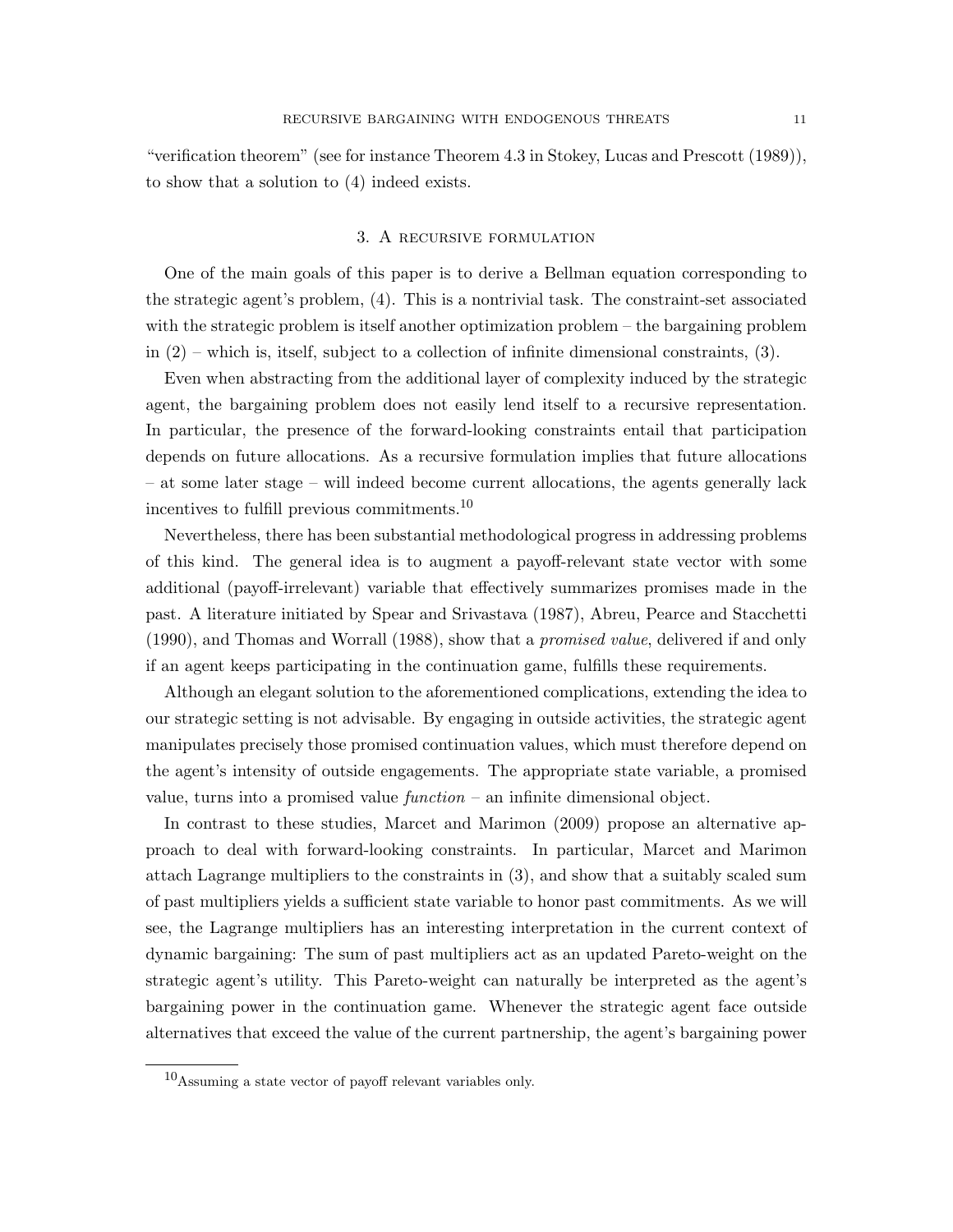permanently increases, yielding her a larger share of surplus both in the present and in the future.

As will become apparent in Section 3.1, Marcet and Marimon's (2009) approach avoids the infinite dimensional state vector implied by the "promised value" approach. As a consequence, their methodology will prove itself useful as a first step of deriving the Bellman equation associated with the strategic problem, (4).

Following the ideas of Marcet and Marimon (2009), let  $\tilde{\gamma} = \{\gamma_t(z^t; \tilde{e})\}_{t=0}^{\infty}$ , with  $\gamma_t$ :  $Z^{t+1} \to_{\tilde{e}} \mathbb{R}_+$ , denote an arbitrary, non-negative and bounded stochastic process. Let  $\tilde{c}$ denote an *arbitrary* consumption plan, feasible under the (arbitrary) process  $\tilde{e}$ . Then define the following object,

$$
W(\tilde{c}, \tilde{\gamma}, \tilde{e}) = \sum_{t=0}^{\infty} \sum_{z^t \in Z^{t+1}} \beta^t \{ \mu_0 u(c_t(z^t; \tilde{e})) + v(1 - e_t(z^t) - c_t(z^t; \tilde{e})) \} \lambda(z^t)
$$
  
+ 
$$
\sum_{t=0}^{\infty} \gamma_t(z^t; \tilde{e}) \beta^t \lambda(z^t) \sum_{s=0}^{\infty} \sum_{z^{t+s} \in Z^{t+s+1}} \beta^s u(c_{t+s}(z^{t+s}; \tilde{e})) \lambda(z^{t+s}, z^t) - \hat{V}(h_{t+s}(z^{t+s-1}), z_{t+s})
$$

in which dependence on initial  $h_0, \mu_0$  and  $z_0$  is suppressed.

A saddle-point to  $W(\tilde{c}, \tilde{\gamma}, \tilde{e})$  is, for any  $\tilde{e}$ , given by a  $\tilde{\gamma}^*$ , and a feasible  $\tilde{c}^*$ , such that,

$$
\max_{\tilde{c}} W(\tilde{c}, \tilde{\gamma}^*, \tilde{e}) = W(\tilde{c}^*, \tilde{\gamma}^*, \tilde{e}) = \min_{\tilde{\gamma}} W(\tilde{c}^*, \tilde{\gamma}, \tilde{e})
$$
\n(5)

Notice that the problem associated with the first equality above is largely similar to the bargaining problem,  $(2)-(3)$ . In contrast, however, the above formulation is an unconstrained optimization problem in which violations to the participation constraints are "penalized" at force  $\gamma_t^*(z^t;\tilde{e})\beta^t\lambda(z^t)$ . Notice that for any process  $\tilde{\gamma}$ , the value associated with the above problem,  $\max_{\tilde{c}} W(\tilde{c}, \tilde{\gamma}, \tilde{e})$ , must weakly exceed that of the bargaining problem,  $W(h_0, \mu_0, z_0; \tilde{e})$ .

Using the "partial summation formula of Abel" (see Marcet and Marimon (2009)) we have

$$
\max_{\tilde{c}} W(\tilde{c}, \tilde{\gamma}^*, \tilde{e}) = \max_{\tilde{c}} \sum_{t=0}^{\infty} \sum_{z^t \in Z^{t+1}} \beta^t \{ (\mu_t(z^{t-1}; \tilde{e}) + \gamma_t^*(z^t; \tilde{e})) u(c_t(z^t; \tilde{e})) + v(1 - e_t(z^t) - c_t(z^t; \tilde{e})) \} \lambda(z^t) \tag{6}
$$

where  $\mu_t(z^{t-1}; \tilde{e}) = \mu_0 + \gamma_0^*(z^0; \tilde{e}) + \gamma_1^*(z^1; \tilde{e}) + \ldots + \gamma_{t-1}^*(z^{t-1}; \tilde{e}).$ 

The "reorganized problem" in (6) has an intuitive interpretation in the current setting. According to the original formulation in  $(2)-(3)$ , the strategic agent receives an ex-ante sub-optimally large share of net present value resources ensuing a binding outside option. Following (6), this turns isomorphic to a permanent increase in the strategic agent's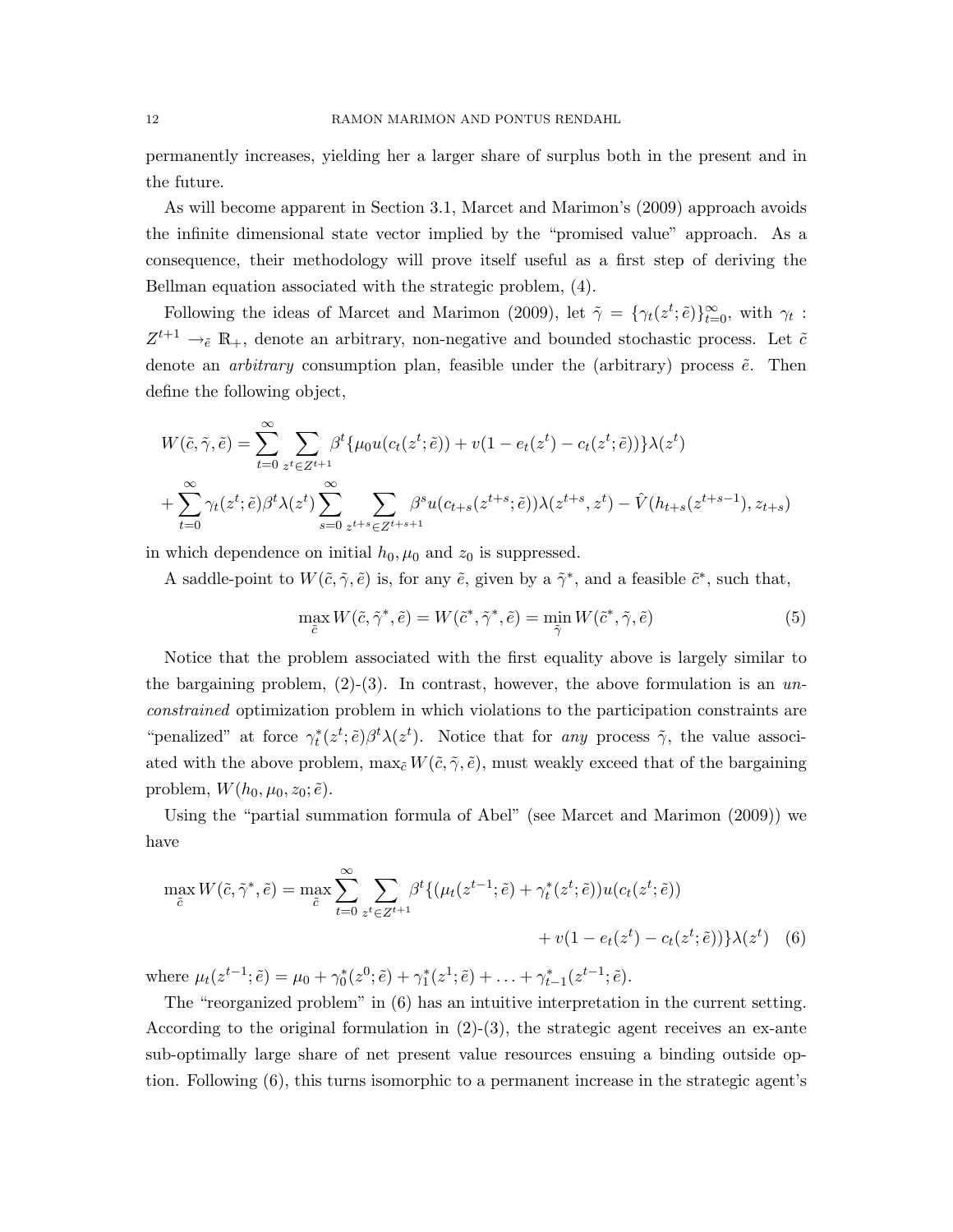Pareto-weight. If we, for the sake of argument, interpret the process of Pareto-weights,  $\{\mu\}$ , as a given, the allocation  $\tilde{c}$  is indeed Pareto-optimal – as opposed to *constrained* Pareto-optimal – since the participation constraint is never binding. The strategic agent then aims to influence the process of Pareto-weights by eliciting outside options through her choice of  $\tilde{e}$ .

Following Theorem 2 in Marcet and Marimon (2009) we have the following, quite standard, result,

$$
W(h_0, \mu_0, z_0; \tilde{e}) = W(\tilde{c}^*, \tilde{\gamma}^*, \tilde{e})
$$
\n<sup>(7)</sup>

With a slight abuse of notation, we will henceforth refer to any saddle-point,  $\tilde{c}^*$  and  $\tilde{\gamma}^*$ simply as  $\tilde{c}$  and  $\tilde{\gamma}$ . As a consequence,  $\tilde{c}$  is a solution to the bargaining problem (2)-(3), and given  $\tilde{c}$ ,  $\tilde{\gamma}$  solves min<sub> $\tilde{\gamma}$ </sub> W( $\tilde{c}$ ,  $\tilde{\gamma}$ ,  $\tilde{e}$ ). Notice, however, that  $\tilde{c}$  and  $\tilde{\gamma}$  are only optimal in association with a certain process  $\tilde{e}$ . The relevant  $\tilde{e}$  is given by the context and will not be explicitly stated unless there is risk for confusion.

Remarks. The existence of a saddle point is an immediate corollary of the existence of Lagrange multipliers (see, for instance, Luenberger (1969)). In addition to the previously stated assumption, Lagrange multipliers exist if the return functions are bounded, and if, for each  $\tilde{e}$ , there exist a  $\tilde{c}'$  such that

$$
\sum_{s=0}^{\infty} \sum_{z^{t+s} \in Z^{t+s+1}} \beta^s u(c'_{t+s}(z^{t+s}; \tilde{e})) \lambda(z^{t+s}, z^t) > \hat{V}(h_t(z^{t-1}), z_t)
$$

for all  $z^t \in Z^{t+1}, t = 0, 1, \ldots$  ("Slater's condition") Clearly, no such  $\tilde{c}'$  exist for all processes  $\tilde{e}$ . The constraint-set may indeed be empty for sufficiently small values of  $e_t(z^t)$ . Following the discussion in the preceding section, however, we may consider a truncated problem in which the partnership is terminated at empty constraint-sets. More precisely, for any history  $z^t$ , such that no plan fulfills Slater's condition, the continuation value of the partnership is zero.<sup>11</sup> For the remaining truncated problem, Lagrange multipliers do exist, and  $W(h_0, \mu_0, z_0; \tilde{e}) = W(\tilde{c}, \tilde{\gamma}, \tilde{e}).$ 

3.1. A Bellman equation. The goal of this section is to present a Bellman equation associated with the strategic agent's problem in (4). To this end, we proceed in three separate steps. First we derive a partially recursive formulation to (7). The formulation is only *partially* recursive as the infinite dimensional process  $\tilde{e}$  appears as an argument in the associated value function. The result relies heavily on the arguments presented in Marcet and Marimon (2009), and is included for completeness. Exploiting this result, we show, as a second step, that the strategic agent's problem fulfills Bellman's principle of

 $11$ See the following section for a sharper definition of a continuation value.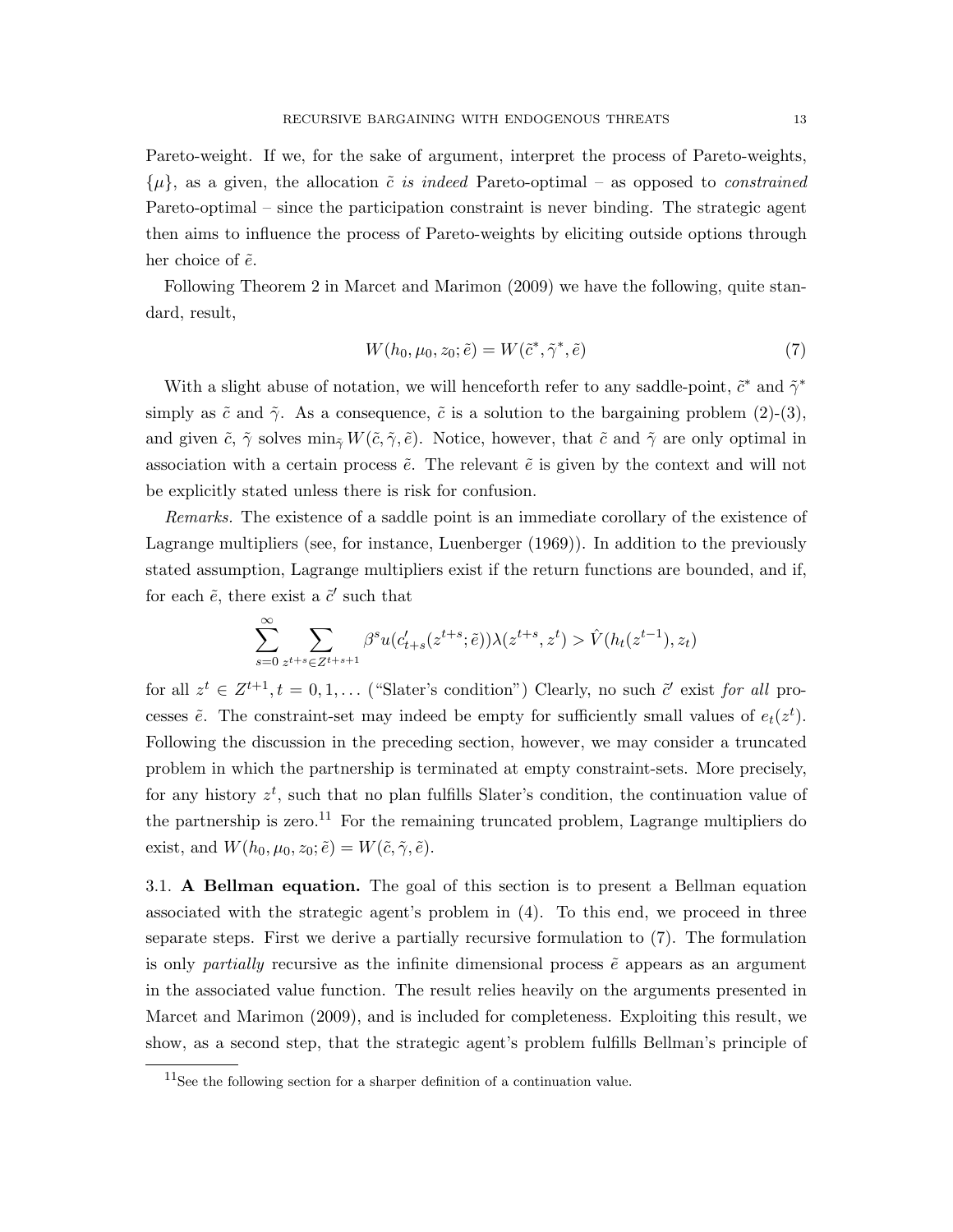optimality when the participation constraint is non-binding. In the third and final step, we combine results to attain a fully recursive Bellman equation.

Given plans  $\tilde{e}$  and  $\tilde{c}$ , define  $\vec{V}(z^t; \tilde{e})$  as the strategic agent's *continuation value* at node  $z^t$ .<sup>12</sup> That is,

$$
\vec{V}(z^t; \tilde{e}) = \sum_{s=0}^{\infty} \sum_{z^{t+s} \in Z^{t+s+1}} \beta^s u(c_{t+s}(z^{t+s}; \tilde{e})) \lambda(z^{t+s}, z^t)
$$
\n(8)

and note that

$$
\vec{V}(z^0; \tilde{e}^*) = u(c_0(z^0; \tilde{e}^*)) + \beta \sum_{z_1 \in Z} \vec{V}(z^1; \tilde{e}^*) \lambda(z_1, z_0) = V(h_0, \mu_0, z_0)
$$
(9)

Using similar ideas we define the continuation value associated with the bargaining problem  $(2)-(3)$ ,

$$
\vec{W}(z^t; \tilde{e}) = \sum_{s=0}^{\infty} \sum_{z^{t+s} \in Z^{t+s+1}} \beta^s \{ \mu_0 u(c_{t+s}(z^{t+s}; \tilde{e})) + v(1 - e_{t+s}(z^{t+s}) - c_{t+s}(z^{t+s}; \tilde{e})) \} \lambda(z^{t+s}, z^t) \tag{10}
$$

And again note that

$$
\vec{W}(z^0; \tilde{e}) = \mu_0 u(c_0(z^0; \tilde{e})) + v(1 - e_0(z^0) - c_0(z^0; \tilde{e})) \n+ \beta \sum_{z_1 \in Z} \vec{W}(z^1, \tilde{e}) \lambda(z_1, z_0) = W(h_0, \mu_0, z_0; \tilde{e}) \quad (11)
$$

The following lemma is essentially equivalent to Theorem 3 in Marcet and Marimon (2009), and the proof is included for completeness.

**Lemma 1.** Let  $h_t(z^t)$  be generated by  $\tilde{e}$ , and  $\mu_t(z^{t-1}; \tilde{e})$  by  $\tilde{\gamma}$ . Then  $\vec{W}(z^t; \tilde{e})$  equals  $W(h_t, \mu_t, z_t; \tilde{e})$  for all  $z^t \in Z^{t+1}$ .

*Proof.* Pick  $t = 1$ . Then  $W(h_1, \mu_1, z_1; \tilde{\gamma}, \tilde{e}) \geq \tilde{W}(z^1; \tilde{e})$ . Suppose the inequality is strict for some  $z^1 \in Z^2$ . Then there exist an alternative  $\tilde{c}'$  with  $c'_0(z^0) = c_0(z^0)$  such that

$$
(\mu_0 + \gamma_0(z^0; \tilde{e}))u(c_0(z^0; \tilde{e})) + (1 - \mu_0)v(e_0(z^0) - c_0(z^0; \tilde{e})) + \beta \sum_{z_1 \in Z} W(h_1, \mu_1, z_1; \tilde{\gamma}, \tilde{e}) > W(h_0, \mu_0, z_0; \tilde{\gamma}, \tilde{e})
$$

which contradicts that  $\tilde{c}$  attains the maximum in (6). Hence,  $W(h_1, \mu_1, z_1; \tilde{\gamma}, \tilde{e}) = \vec{W}(z^1, \tilde{e}).$ 

<sup>&</sup>lt;sup>12</sup>Recall that  $\tilde{c}$  is always assumed to be optimal. That is,  $\tilde{c}$  solves (2)-(3).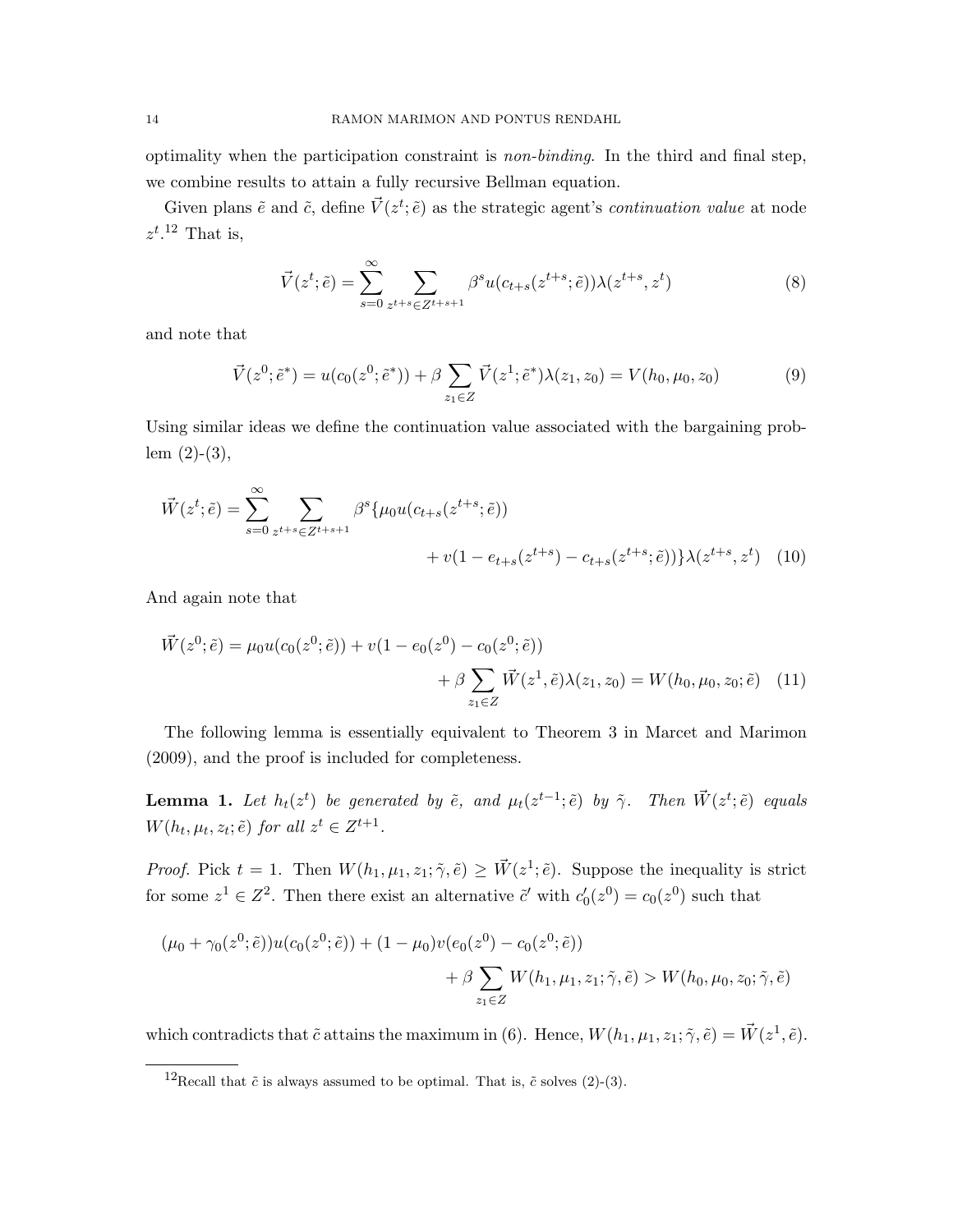Using the previous result we know that,  $\min_{\tilde{\gamma}} W(\tilde{c}, \tilde{\gamma}, \tilde{e}) = W(h_1, \mu_1, z_1; \tilde{e}) \leq \vec{W}(z^1, \tilde{e}).$ Suppose the inequality is strict for some  $z^1 \in \mathbb{Z}^2$ . Then there exist an alternative  $\tilde{\gamma}'$  with  $\gamma'_0(z^0) = \gamma_0(z^0; \tilde{e})$  such that

$$
(\mu_0 + \gamma_0(z^0; \tilde{e}))u(c_0(z^0; \tilde{e})) + (1 - \mu_0)v(e_0(z^0) - c_0(z^0; \tilde{e})) + \beta \sum_{z_1 \in Z} W(h_1, \mu_1, z_1; \tilde{e}) < W(h_0, \mu_0, z_0; \tilde{e})
$$

contradicting that  $\tilde{\gamma}$  indeed was the minimizer to (6). As a consequence,  $\vec{W}(z^1;\tilde{e}) =$  $W(h_1, \mu_1, z_1; \tilde{e})$ , for all  $z^1 \in \mathbb{Z}^2$ . Repeating the argument yields the equivalent result for any arbitrary period t.  $\Box$ 

As previously noted, forward-looking constraints induce an tension between past promises and current outcomes. In the present setting, the strategic agent remains within the partnership as long as the value of staying exceed that of leaving. The value of staying depends, of course, on current rent, but also on commitments regarding the future. Following equation (6), an allegedly defecting agent receives rents related to her current Lagrange multiplier,  $\gamma_t(z^t; \tilde{e})$ . Future commitments are made through a permanent increase in her Pareto-weight,  $\mu_{t+1}(z^t; \tilde{e})$ . As the Pareto-weight effectively summarizes all past promises, it provides sufficient information to align the non-strategic agent's incentives with all her previous commitments. Using the Pareto-weight as a state variable is sufficient to guarantee a time-consistent solution.

The proof of the lemma is also quite intuitive, and is essentially based on a repeated application of Bellman's Principle of Optimality. Given minimizers  $\tilde{\gamma}$ , re-optimizing in period one can only improve on the current allocation. However, the improvement cannot be strict as this would violate the optimality of the initial choice of  $\tilde{c}$ . Conversely, given a consumption plan,  $\tilde{c}$ , re-minimizing with respect to  $\tilde{\gamma}$  can only reduce the value of the current allocation. If the reduction was strict,  $\tilde{\gamma}$  cannot be the optimal solution to the minimization problem at given  $\tilde{c}$ .

Lemma 1 provides sufficient theoretical foundation to derive a *partially* recursive formulation to the bargaining problem. The formulation, however, is only partially recursive as it conditions on the infinite dimensional object  $\tilde{e}$ , which is - thus far - not Markovian in structure.

The following proposition appears deceptively simple, but will prove crucial for the derivation of the Bellman equation associated with the strategic problem in (4). The proposition states that if the participation constraint in  $(3)$  is non-binding in period zero, then the strategic problem fulfills Bellman's principle of optimality in period one.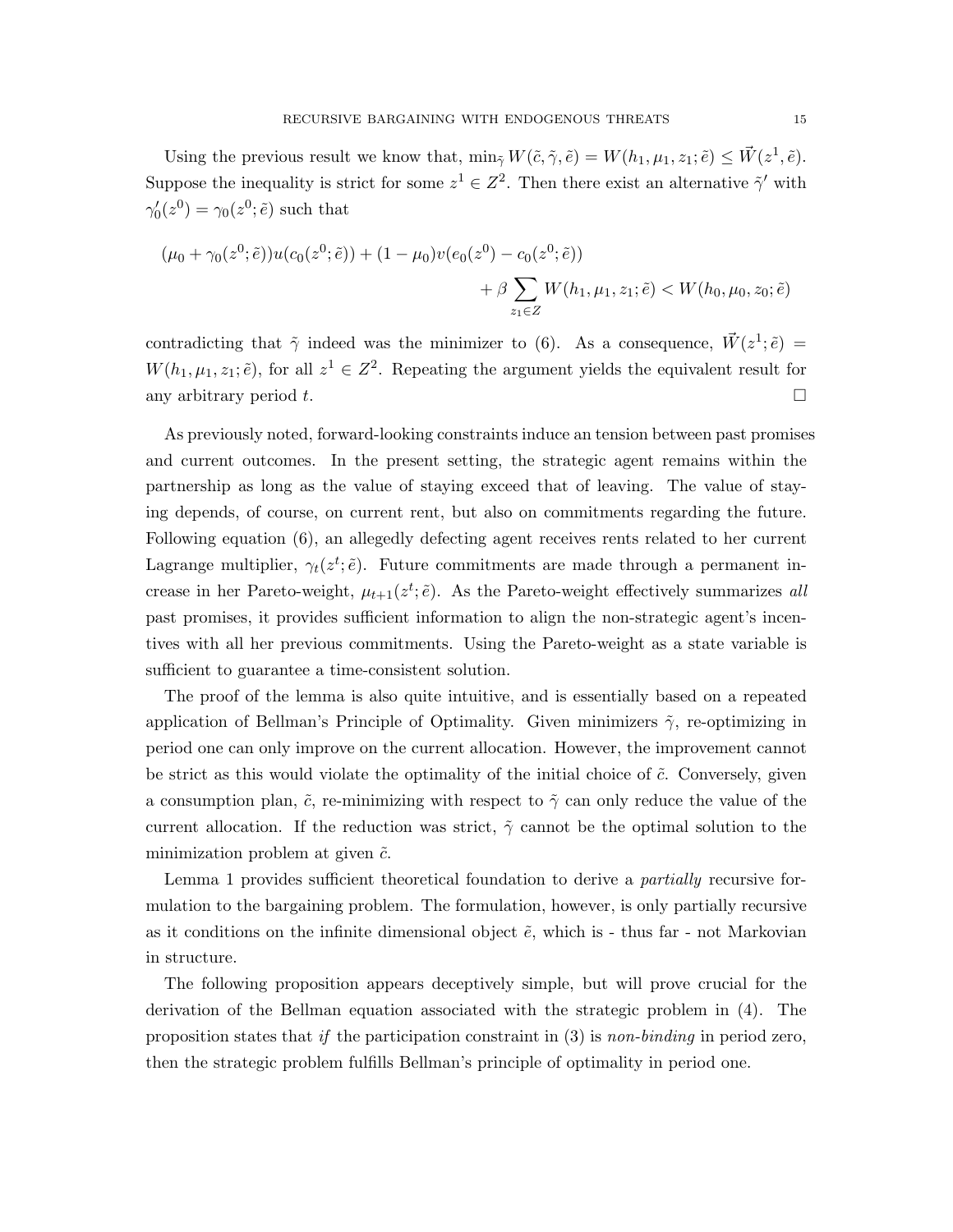**Proposition 1.** Given an optimal plan  $\tilde{e}^*$ , if  $\gamma_0(z^0; \tilde{e}) = 0$ , then  $\vec{V}(z^1; \tilde{e}^*) = V(h_1, \mu_0, z_1)$ for all  $z_1 \in Z$ .

*Proof.* A necessary and sufficient condition for optimality of  $c_0$  with respect to the bargaining problem is given  $by<sup>13</sup>$ 

$$
\mu_0 u'(c_0) = v'(e_0^*(z^0) - c_0)
$$
\n(12)

Under the hypothesis that constraint (3) is non-binding, the optimal choice of  $c_0$  is therefore independent of any future variables. By Lemma 1,  $\tilde{c}$  is such that  $\vec{W}(z^1, \tilde{e}^*)$  =  $W(h_1, \mu_0, z_1; \tilde{e}^*)$ . As a consequence  $\vec{V}(z^1; \tilde{e}^*) \leq V(h_1, \mu_0, z_1)$ . Suppose the inequality is strict for some  $z_1 \in Z$ . Then there exist an  $\tilde{e}'$ , and an associated  $\tilde{c}'$  – with  $e'_0 = e_0^*$  and  $c'_0 = c_0$  – such that  $\tilde{c}'$  solves (2)-(3) given  $\tilde{e}'$ , and  $\tilde{e}'$  attains

$$
u(c_0) + \beta \sum_{z_1 \in Z} V(h_1, \mu_0, z_1) \lambda(z_1, z_0) > V(h_0, \mu_0, z_0)
$$
\n(13)

Since the last inequality contradicts that  $V(h_0, z_0)$  attains the maximum in (4),  $\vec{V}(z^1; \tilde{e}^*)$ must equal  $V(h_1, \mu_0, z_1)$ .

The proposition is an adaptation of Bellman's Principle of Optimality to the current setting. Following the usual logic, the Principle relies on a certain time-consistency of the constraint-set; re-optimizing at any future date should neither expand nor contract the set of feasible choices. In the strategic problem, however, the set of feasible choices is dictated by dynamic bargaining. As a consequence, the proposition above relies on Lemma 1, which provides a time-consistent formulation of bargaining.

In a standard dynamic problem, Proposition 1 would provide sufficient information to derive a Bellman equation associated with the original formulation. The proposition, however, is valid only under the hypothesis of a non-binding participation constraint, which limits its immediate applicability. Instead, let  $J(h_0, \mu_0, z_0)$  denote the strategic agent's valuation of the current partnership, conditional on participation. Then, using well-known arguments (Stokey et al., 1989), we have

$$
J(h_0, \mu_0, z_0) = \max_{c_0, e_0} \{ u(c_0) + \beta \sum_{z_1 \in Z} V(h_1, \mu_0, z_1) \lambda(z_1, z_0) \}
$$
(14)

$$
s.t \t\t \mu u'(c_0) = v'(1 - e_0 - c_0) \t\t (15)
$$

$$
h_1 = (1 - \varphi)h_0 + e_0 \tag{16}
$$

<sup>&</sup>lt;sup>13</sup>The first order condition is, itself, not necessary to attain the result. It is important to note that the choice of  $c_0$  is independent of future variables. The first order condition provides a concise illustration of this.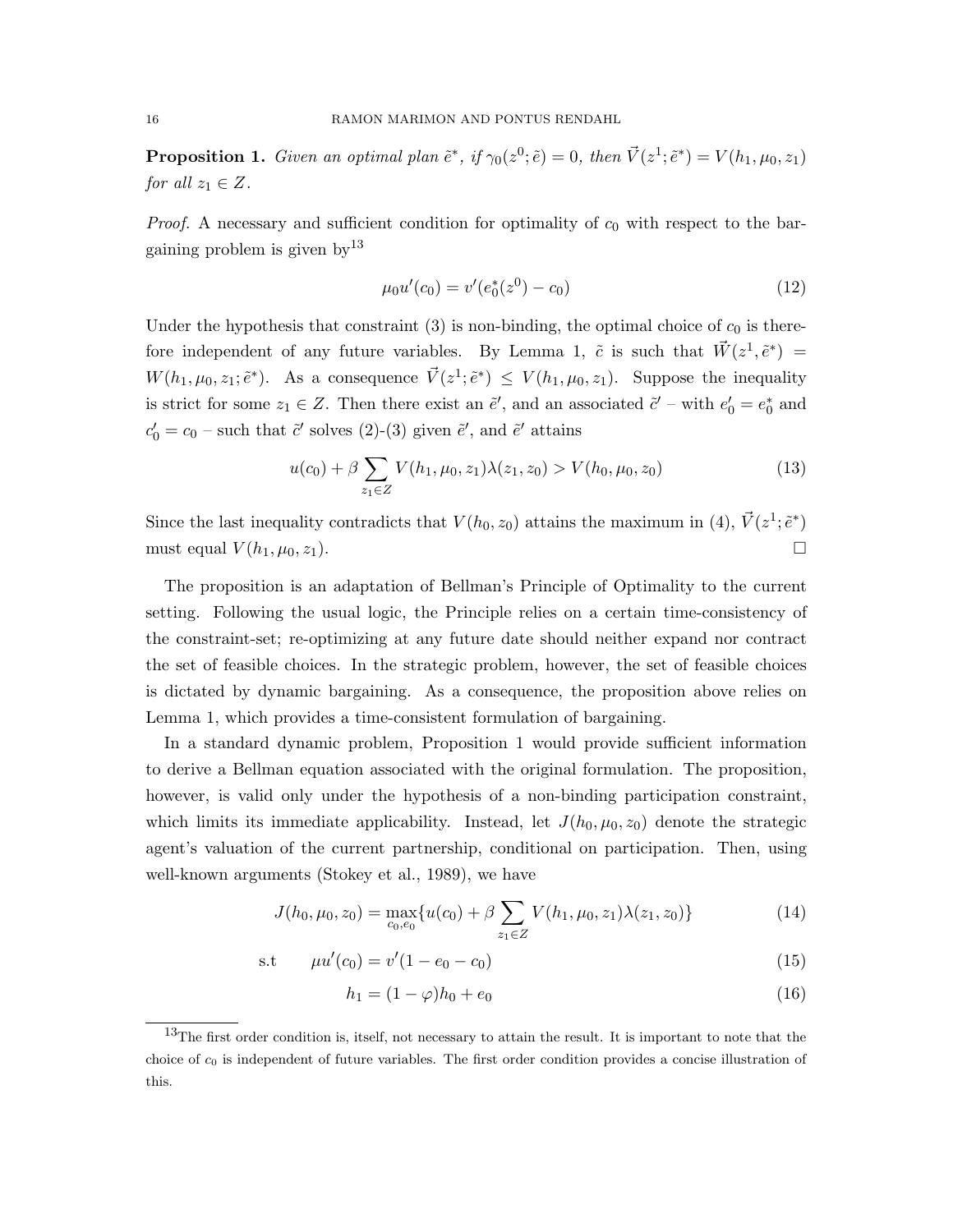Albeit a functional equation, the formulation above is incomplete and does not identify one unique solution; there is one equation and two unknowns. However, whenever the participation constraint is binding, the strategic agent's valuation of the partnership equals  $V(h_0, \mu_0, z_0) = \hat{V}(h_0, z_0) > J(h_0, \mu_0, z_0)$ . And whenever the participation constraint is slack,  $V(h_0, \mu_0, z_0) = J(h_0, \mu_0, z_0)$ . As a consequence,  $V(h_0, \mu_0, z_0) =$  $\max\{J(h_0,\mu_0,z_0),\hat{V}(h_0,z_0)\}\$ , and the Bellman equation associated with the strategic problem, (4), is therefore given by

$$
V(h, \mu, z) = \max \{ \max_{c, e} \{ u(c) + \beta \sum_{z' \in Z} V(h', \mu, z') \lambda(z', z) \}, \hat{V}(h, z) \}
$$
(17)

s.t 
$$
\mu u'(c) = v'(1 - e - c)
$$
 (18)

$$
h' = (1 - \varphi)h + e \tag{19}
$$

in which time subscripts are superfluous and therefore dropped. The Bellman equation (17)-(19) captures the main tension facing the strategic agent. Devoting a large share of resources to be shared within the partnership, increases current rents, but at the expense of reduced possibilities of soliciting outside offers.

It is important to note that, under the stipulated assumptions, the Bellman equation above is bounded and satisfies Blackwell's sufficient condition. The right hand side defines a contraction mapping in the space of bounded continuous functions, of which  $V(h, \mu, z)$ is the unique fixed point. As a consequence, problem  $(17)-(19)$  has a unique solution,  $V(h, \mu, z)$ , which is bounded, continuous, nondecreasing in h, and strictly increasing in  $\mu$ . Evoking a standard verification theorem, e.g. Theorem 4.3 or Theorem 9.2 in Stokey et al. (1989), reveals that a solution to (4) exists.

### 4. Analysis

The Bellman equation in (17)-(19) provides a recursive framework for studying the strategic agent's valuation of the partnership, (4). In particular, the equation defines a contraction mapping that permits us to find the value associated with a complicated strategic game with dynamic bargaining. The contraction property further allows us to conclude that a solution to (4) exists, and that the associated value function carries some important qualitative properties with respect to h and  $\mu$ . Yet the formulation is surprisingly simple.

With respect to *plans*, however, problem  $(17)$  is moot. Whenever the agent finds it optimal to first exercise her outside option, continuation plans are, in fact, undetermined.<sup>14</sup>

<sup>&</sup>lt;sup>14</sup>A continuation plan is the plan following the history  $z^t$  that led up to state  $h_t$ ,  $\mu_t$  and  $z_t$ .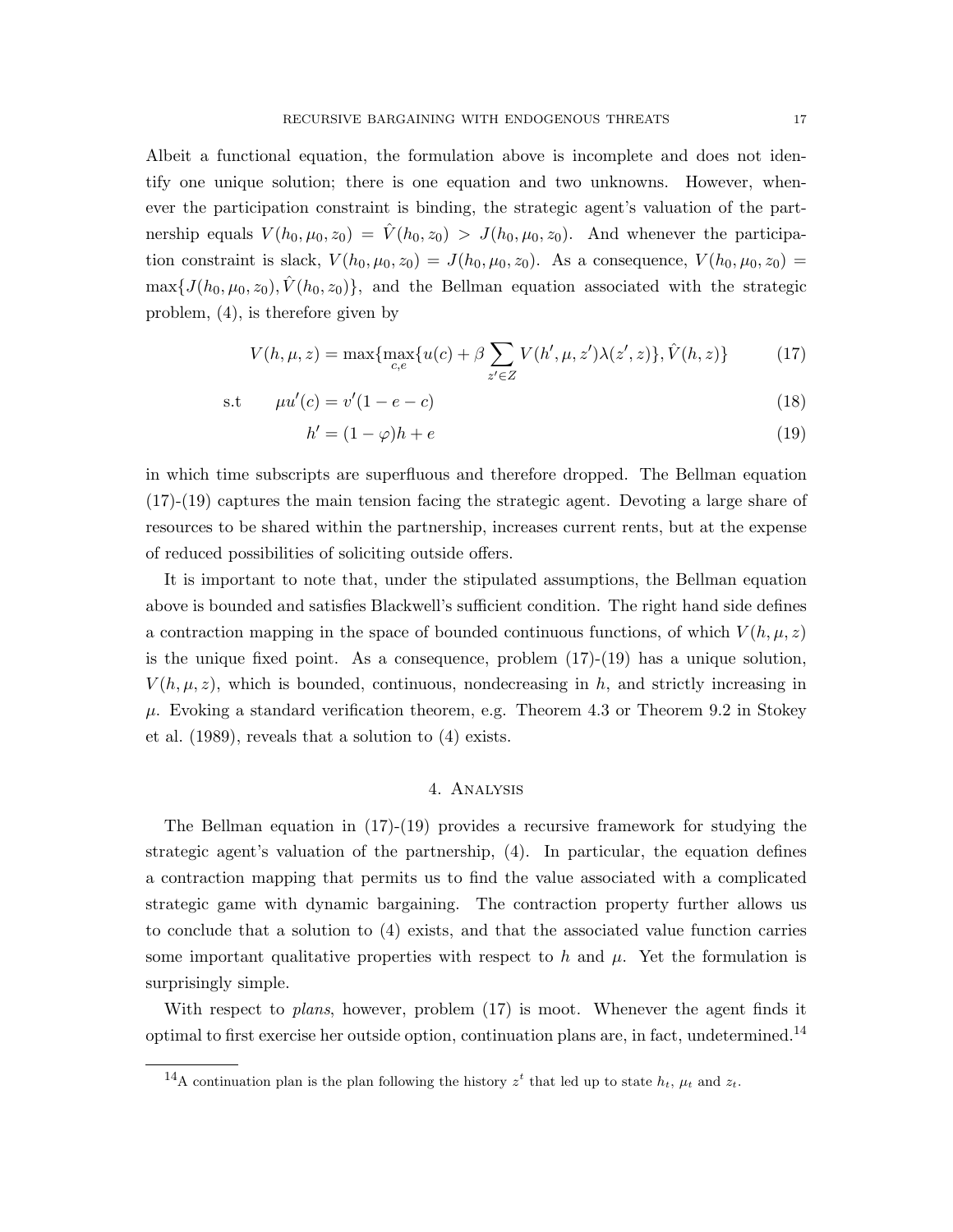To see this more clearly, notice that the strategic agent's problem at a *binding state* is given by,

$$
V(h, \mu, z) = \max_{c, e} \hat{V}(h, z)
$$
  
s.t 
$$
\mu u'(c) = v'(1 - e - c)
$$

$$
h' = (1 - \varphi)h + e
$$

in which, clearly, the choice of  $e$  – and therefore  $c$  – is undetermined. As a consequence, the optimal policy is not a function mapping states to choices, but rather a compact- and convex-valued correspondence.

The indeterminacy with respect to plans is not, however, due to some incompleteness of formulation (17)-(19). Rather, it is a consequence of a more general indeterminacy inherent in bargaining problems with occasionally binding endogenous threats. To appreciate this, let  $z^{\infty} \in Z^{\infty}$  denote an arbitrary infinite history and let n denote the period in which the outside option was binding *for the first time*. If  $z^j$  represent a predecessor to  $z^n$ , we define  $z^n$ , if it exists, as  $\vec{V}(z^n; \tilde{e}) = \hat{V}(h_n(z^n), z_n)$  and  $\vec{V}(z^j; \tilde{e}) > \hat{V}(h_j(z^j), z_j)$ , for all  $j < n$ . Notice that  $z^j \subset z^n \subset z^\infty$ . We then have the following proposition.

**Proposition 2.** Let  $\tilde{e}^*$  denote an optimal plan. Define  $\tilde{e}'$  as  $e'_j(z^j) = e^*_j(z^j)$ , but  $e'_{n+s}(z^{n+s}) \neq$  $e_{n+s}^{*}(z^{n+s})$ , for  $s \geq 0$ . The strategic agent is then indifferent between plans  $\tilde{e}^{*}$  and  $\tilde{e}'$ .

*Proof.* Since  $e'_j(z^j) = e_j^*(z^j)$ , we know that  $h_n(z^{n-1}; \tilde{e}') = h_n(z^{n-1}; \tilde{e}^*)$ . As a consequence,  $\hat{V}(h_n(z^{n-1}; \tilde{e}'), z_n) = \hat{V}(h_n(z^{n-1}; \tilde{e}^*), z_n)$ , and

$$
\sum_{s=0}^{\infty} \sum_{z^s \in Z^{n+s}} \beta^s u(c_{n+s}(z^{n+s}; \tilde{e}')) \lambda(z^{n+s}, z^n) = \vec{V}(z^n; \tilde{e}')
$$
  
=  $\vec{V}(z^n; \tilde{e}^*) = \sum_{s=0}^{\infty} \sum_{z^s \in Z^{n+s}} \beta^s u(c_{n+s}(z^{n+s}; \tilde{e}^*)) \lambda(z^{n+s}, z^n)$  (20)

By the first order condition in (12), consumption at any predecessor node,  $z^{j}$ , is independent of any future allocations, and therefore  $c_j(z^j; \tilde{e}') = c_j(z^j; \tilde{e}^*)$ . Combining results completes the proof.  $\Box$ 

The proposition above is intuitive. The strategic agent's outside value at history  $z^n$  is given by  $\hat{V}(h_n(z^n), z_n)$ . Since both this outside value, and  $h_n(z^n)$ , are independent of any continuation plan, all continuation plans must deliver the same continuation value. In addition, by the first order condition in  $(12)$ , all consumption allocations preceding  $z<sup>n</sup>$  are independent of all continuation plans. Together, unaltered consumption allocations and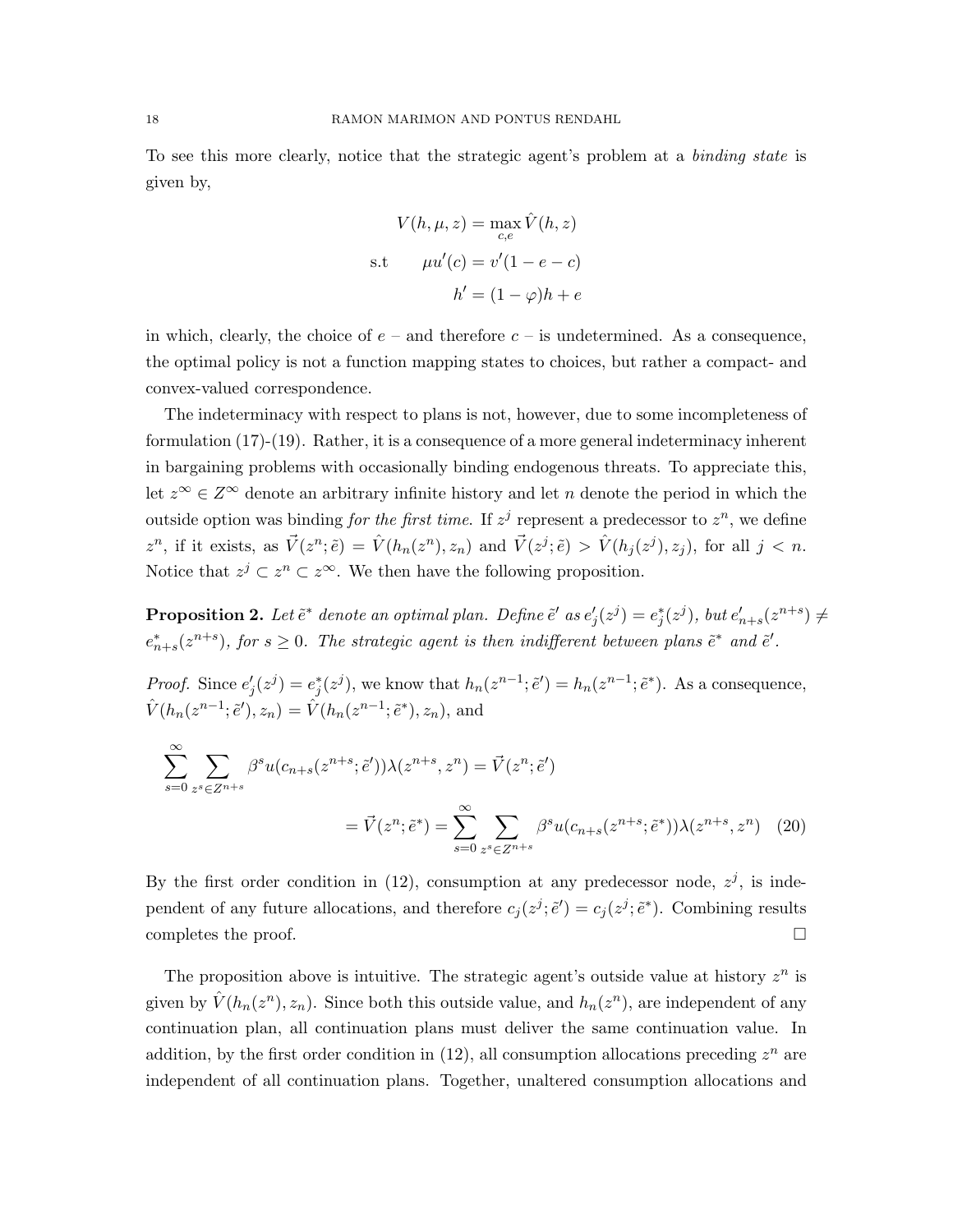continuation values imply unaltered initial values, and indifference with respect to plans continuing history  $z^n$  follows.

Following a binding history,  $z^n$ , Proposition 2 implies that *any* continuation plan is a feasible solution. In particular, full cooperation is attainable, and no long-run distortions remain.<sup>15</sup> The "continuation process" of Lagrange multipliers, and therefore Paretoweights, can straightforwardly be imputed from the relevant continuation plan, together with the associated future outside options.

Although full cooperation is possible, it relies on an important assumption; the strategic agent can credibly commit to future actions, e, and will keep his promise even though there may exist a temptation in violating them. In the case of full cooperation in the continuation game, for instance, the strategic agent would be tempted to, yet again, act according to (17)-(19), at the newly gained bargaining weight,  $\mu + \gamma$ , in order to attain an even higher value.

To make matters worse, the strategic agent has further incentives to lie about her future actions, only to act differently once those future dates arrive. To see this more clearly, consider two arbitrary continuation plans that follows the "binding history"  $z^n$ . The first continuation plan is *stingy* and delivers, say,  $e_{n+s}(z^{n+s}) = 0.1$  for all  $s \ge 0$ . The second is *lavish* and delivers, say,  $e_{n+s}(z^{n+s}) = 0.9$ . By proposition 2, both continuation plans attain the same continuation value, but brings different intertemporal "temptations". In particular, as both plans generate the same continuation value, the strategic agent's bargaining power – represented by her Pareto-weight  $\mu_{n+1}(z^n)$  – must differ considerably across plans. A stingy plan necessitates a relatively large share of (scarce) future surplus in order to deliver the same continuation value as the lavish plan. Since the agent's current bargaining power is related to her promised continuation plan, there lies a temptation in "promising" stingy plans, only to act lavishly once the higher bargaining share is attained. Put simply, most continuation plans are time-inconsistent.

Therefore, to gain further insights, and to provide a sharper characterization of the strategic problem, we turn attention to *time consistent plans*.

4.1. Time consistent plans. As noted above, various continuation plans give rise to different temptations of reneging on contracts. Time consistent plans are those in which no such temptations remain. More precisely, a time-consistent plan is such that all continuation plans are optimal with respect to  $(17)-(19)$ , at *each* respective future date. In addition, each "continuation process" of Pareto-weights,  $\mu_{n+s}(z^{n+s-1})$ , are consistent with each continuation plan.

<sup>&</sup>lt;sup>15</sup>"Full cooperation" implies  $e_{n+s}(z^{n+s})=0$ , all  $s\geq 0$ .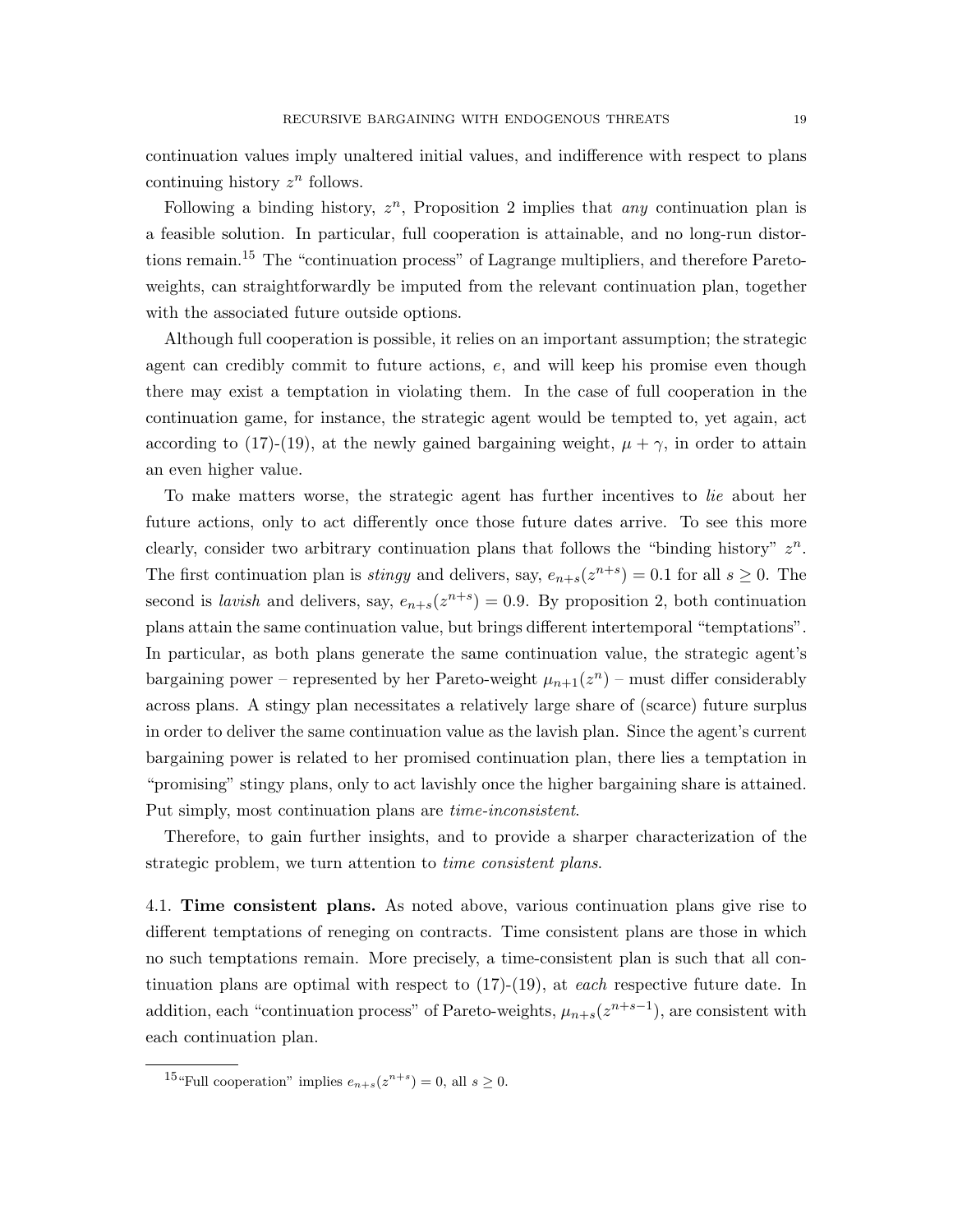Following equation (14), let  $J(h, \mu, z)$  denote the strategic agent's valuation of the partnership, conditional on participation. We then have the following definition of a timeconsistent plan.

**Definition 1.** The plan  $\tilde{e}$  is said to be time-consistent if for all histories  $z^t \in Z^{t+1}$ ,  $t = 0, 1, \ldots$ , there exist a  $\gamma_t(z^t) \geq 0$  such that

$$
\vec{V}(z^t; \tilde{e}) = J(h_t(z^t), \mu_{t+1}(z^t), z_t)
$$
\n(21)

and  $\tilde{e}$  attains  $J(h_t(z^t), \mu_{t+1}(z^t), z_t)$ .

That is, a time-consistent plan is comprised by a process of Lagrange multipliers  $\tilde{\gamma}$ , and a plan  $\tilde{e}$ , such that  $\tilde{e}$  attains J, and J obeys the participation constraints at multipliers  $\tilde{\gamma}$ .

A time-consistent plan can be thought of as a subgame perfect equilibrium. Each expected continuation plan conveys a continuation process of multipliers. And each continuation plan is optimal under the implied continuation process, at each respective date. Expectations are therefore aligned with outcomes, and are consequently rational. A natural question follows, whether a subgame perfect equilibrium exists. The following proposition reveals that it does.

### **Proposition 3.** There exist a time-consistent plan that attains  $V(h_0, \mu_0, z_0)$ .

*Proof.* Suppose not. Let  $\tilde{e}$  represent some other plan that attains  $V(h_0, \mu_0, z_0)$ , and let  $\mu_t(z^{t-1}; \tilde{e}) > \mu_{t+1}(z^t; \tilde{e})$  be the associated multiplier, at some binding history  $z^t$ . Lending ideas from Proposition 1 we note that

$$
V(h_t(z^t), \mu_{t+1}(z^t; \tilde{e}), z_t) > \vec{V}(z^t; \tilde{e})
$$
\n(22)

for some  $z^t$ . By definition  $\vec{V}(z^t; \tilde{e}) \geq \hat{V}(h_t(z^t), z_t)$ , and therefore  $J(h_t(z^t), \mu_{t+1}(z^t; \tilde{e}), z_t) =$  $V(h_t(z^t), \mu_{t+1}(z^t; \tilde{e}), z_t)$ . Since J is non-decreasing and continuous in  $\mu$ , there either exist a  $\mu' \geq \mu_t(z^{t-1}; \tilde{e})$  with

$$
J(h_t(z^t), \mu', z_t) = \vec{V}(z^t; \tilde{e})
$$
\n(23)

or

$$
J(h_t(z^t), \mu_t(z^{t-1}; \tilde{e}), z_t) > \vec{V}(z^t; \tilde{e})
$$
\n(24)

In the former case, the plan that attains  $J(h_t(z^t), \mu', z_t)$  fulfills the requirements of time consistency, while the latter inequality reveals, by Proposition 1, that  $\tilde{e}$  is sub-optimal. Since, by construction,  $\tilde{e}$  is optimal, there exist a time-consistent plans, with  $\mu_{t+1}(z^t)$  $\mu'.$  $16$ 

<sup>&</sup>lt;sup>16</sup>Note that the implied multiplier  $\gamma_t = \mu' - \mu_t$  fulfills the complementary slackness condition.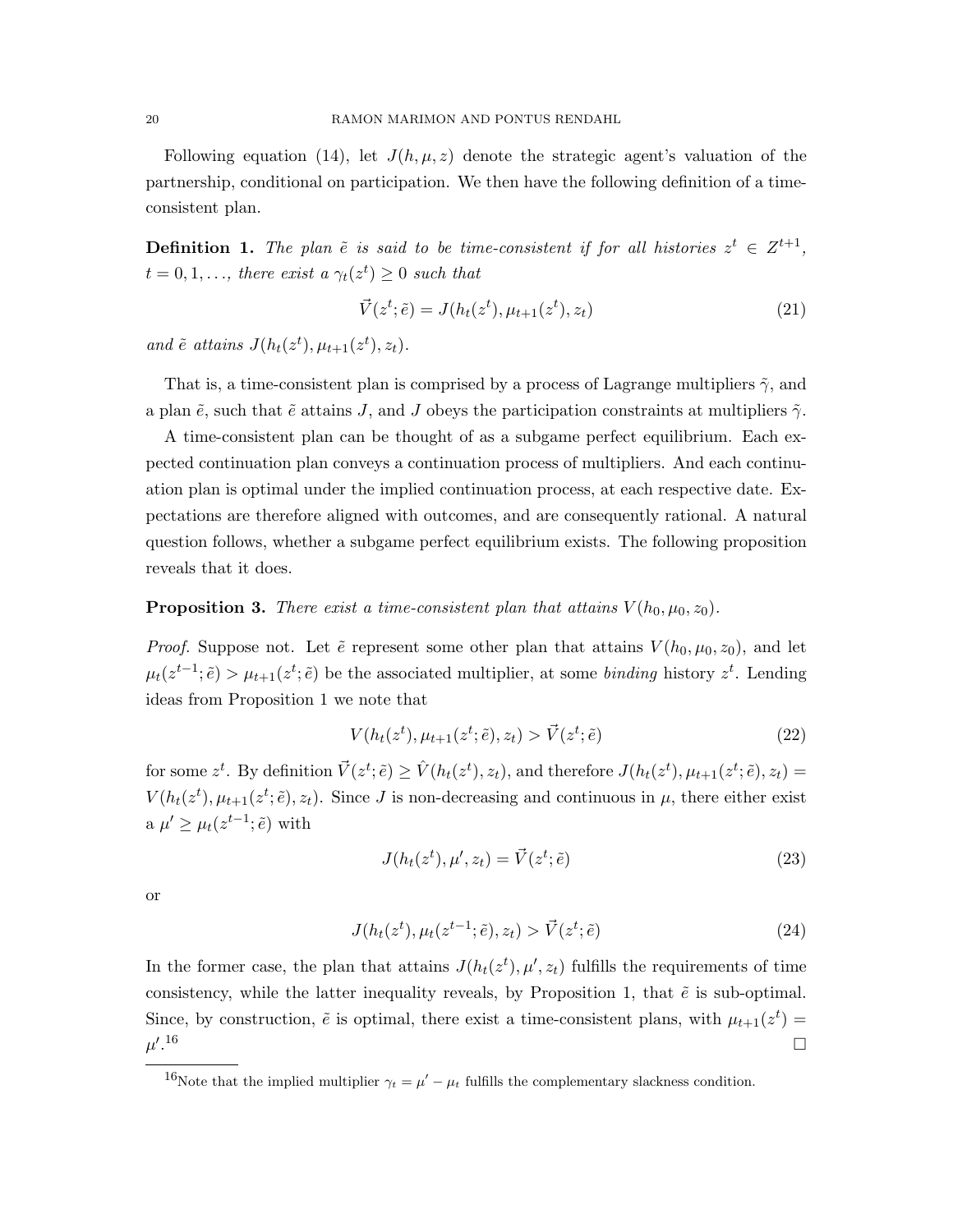The proposition relies on two distinct ideas. Starting at period zero, an optimal plan is time-consistent as long as the participation constraint is non-binding. In the alternative case, continuation plans are generally undetermined, and not all are time-consistent. However, by continuity of the value function, there exists a Pareto-weight such that the participation constraint is satisfied and the associated time-consistent plan attains a value equal to the outside option. This plan can then be employed as a time-consistent continuation plan. $17$ 

The proof to the proposition above is useful, not only to show that time-consistent plans exist, but it also shows how to recover the optimal time-consistent plans and associated Lagrange multipliers. For a given value of  $h, \mu$ , and  $z$ , the optimal choice of e solves the "unconstrained" strategic problem (14)-(16). If the participation constraint is binding, however, the Lagrange multiplier,  $\gamma$ , solves  $\hat{V}(h, z) = J(h, \mu + \gamma, z)$ . Again, the optimal choice of e is given by the solution to (14)-(16), but now at Pareto-weight  $\mu' = \mu + \gamma$ .

4.2. **Qualitative results.** By inspecting the Bellman equation  $(17)-(19)$ , it is immediate that some substantial inefficiencies can arise. In particular, the strategic agent may devote large amounts of resources to outside activities, and therefore reduce surplus below the socially optimal level of one. The partnership suffers from a "holdup".<sup>18</sup> However, whether or not inefficiencies will arise depends on the value of present and future, potential, outside options, vis-à-vis the partnership's inside value. The inside value, in turn, depends on the strategic agent's bargaining share. At a time-consistent solution, the bargaining share awarded to the strategic agent relates to her past and present outside alternative. Thus, as time progresses, the strategic agent's bargaining power improves, and the desirability of soliciting outside options diminishes. Will the partnership eventually converge to a cooperative equilibrium, in which the strategic agent maximizes the joint surplus, and engagement in outside activities is zero? Proposition 4 provides an affirmative answer. Under some simplifying assumptions, the partnership will eventually reach a cooperative state, and convergence to which will occur in finite time.

We will make two simplifying assumptions: First, h depreciates fully in each period. That is,  $\varphi = 0$ . Second, the outside option,  $\hat{V}(h, z)$ , is independent of  $z$  – the problem is deterministic. We analyze the following Bellman equation

$$
V(h, \mu) = \max\{J(\mu), \hat{V}(h)\}\tag{25}
$$

 $17$ Of course, the relevant continuation plan is only time-consistent up to the point at which the participation constraint is again binding. At that stage, we simply repeat the above logic to construct yet another time-consistent continuation plan, and so on.

<sup>&</sup>lt;sup>18</sup>See elaboration in Section 4.3.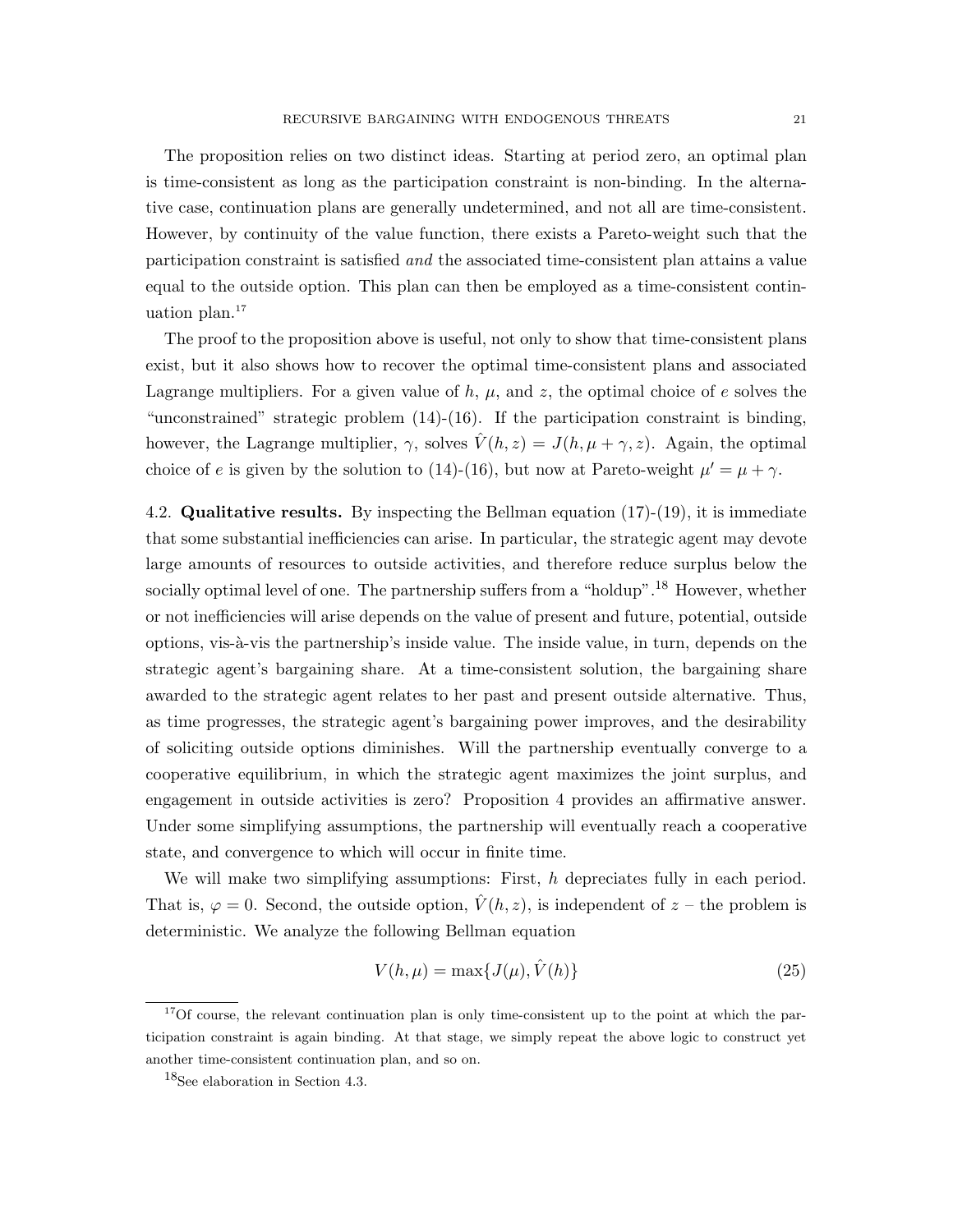with,

$$
J(\mu) = \max_{c,e} \{ u(c) + \beta V(h', \mu) \}
$$
 (26)

$$
s.t \t\t \mu u'(c) = v'(1 - h' - c) \t\t (27)
$$

The optimal, time-consistent, policy is derived using  $(26)(27)$  whenever participation is of no concern. When the participation constraint is binding, we find  $\mu' > \mu$  as the solution to  $J(\mu') = \hat{V}(h)$ , and, again, recover the policy follows from (26), but now at Pareto-weight  $\mu'$ . Let  $g(h, \mu)$  denote the function mapping current values of h and  $\mu$ , to future Paretoweights,  $\mu'$ . That is,  $\mu' = g(h, \mu)$ . Notice that at any optimal partnership, the implied sequence  $\mu_{t+1} = g(h_t, \mu_t)$ , is monotonically increasing.

The strategic agent's bargaining power in period t is given by  $\mu_{t+1}$ , and generally not by  $\mu_t$ . To see this, notice that if the participation constraint is binding, the strategic agent's Pareto-weight is given by  $\mu' = \mu_t + \gamma_t$ , such that  $J(\mu') = \hat{V}(h)$ . By definition,  $\mu_{t+1} = \mu_t + \gamma_t$ . If the participation constraint is non-binding, however,  $\gamma_t = 0$ , and  $\mu_{t+1} = \mu_t$ . Therefore, to simplify notation, we will consider the lagged sequence  $\{\hat{\mu}\},$ simply defined as  $\hat{\mu}_t = \mu_{t+1}$ . By construction, the optimal policy in period t solves (26)-(27) at  $\mu = \hat{\mu}_t$ , and the strategic agent's bargaining weight in period t is given by  $\hat{\mu}_t$ .

The following lemma shows that the sequence  $\{\hat{\mu}_t\}_{t=0}^{\infty}$  converges to some finite value  $\hat{\mu}$ .

## **Lemma 2.** The sequence  $\{\hat{\mu}_t\}$  converges to limit  $\hat{\mu}^* < \infty$ .

*Proof.* For any monotonically increasing sequence,  $\{\mu_n\}_{n=0}^{\infty}$ , converging to infinity, the sequence  ${c_n}_{n=0}^{\infty}$ , such that  $\mu_n u'(c_n) = v'(1 - c_n)$ , converges to one. To see this, notice that  ${c_n}$  is a monotonically increasing sequence bounded by one. The sequence must therefore converge. Suppose that  $c_n \to \bar{c} < 1$ . Then there exist some  $N < \infty$  such that  $\mu_N u'(\bar{c}) = v'(1-\bar{c}),$  and  $c_n > \bar{c}$  for all  $n > N$ . This is a contradiction, and therefore  $c_n \to 1$ .

For any value of  $\mu$ ,  $J(\mu) \geq \frac{u(c(\mu))}{1-\beta}$  $\frac{(c(\mu))}{1-\beta}$ , where  $c(\mu)$  solves  $\mu u'(c) = v'(1-c)$ . By construction,  $J(\mu)$  is bounded and by continuity,  $J(\mu_n) \to \bar{J} \geq \frac{u(1)}{1-\beta}$  $\frac{u(1)}{1-\beta}$ . As a consequence, there exist some  $\bar{\mu} < \infty$  such that  $J(\bar{\mu}) = \max_{h'} \hat{V}'(h) < B = \frac{u(1)}{1-\beta}$  $\frac{u(1)}{1-\beta}$ . The sequence  $\{\mu_n\}$  therefore has upper bound  $\bar{\mu}$ . Since  $\{\mu_n\}$  is a monotonically increasing bounded sequence, it converges to limit  $\hat{\mu}^* < \bar{\mu} < \infty$ .

In lieu of outside options, the strategic agent's bargaining share is constant across time. At periods in which participation is binding, the outside option is precisely matched through a permanent increase in the agent's Pareto-weight. As a consequence, the sequence of weights must be monotonically increasing. At some monotone sequence of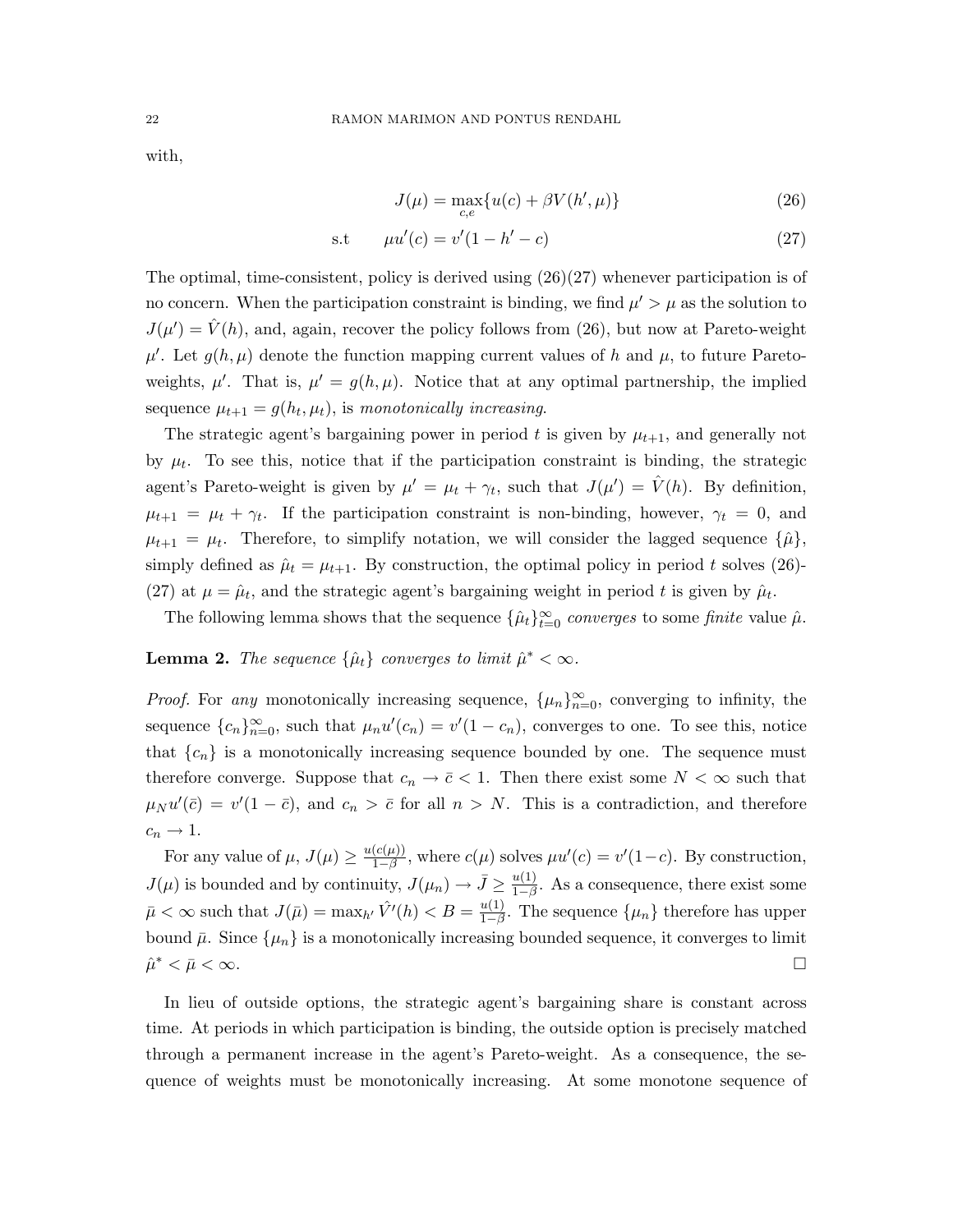weights converging to infinity, the strategic agent's valuation of the partnership must weakly exceed that of consuming the maximum surplus for perpetuity. As the outside options are bounded at  $B < \frac{u(1)}{1-\beta}$ , equilibrium Pareto-weights cannot converge to infinity. Since every monotonically bounded real sequence has a limit, the result follows.

The following proposition shows that the partnership will reach a cooperative equilibrium in finite time.

**Proposition 4.** For some  $N < \infty$ , total surplus equals one, for all  $t = N, N + 1, \ldots$ 

Proof. The proof is in three parts. First it will be shown that the strategic agent's consumption sequence must converge. Second it will be shown that consumption must converge to its cooperative value. And lastly it will be shown that convergence must occur in finite time.

By the construction of  $\{\hat{\mu}_t\}$  notice that

$$
J(\hat{\mu}_t) = u(c_t) + \beta J(\hat{\mu}_{t+1})
$$

By Lemma 2,  $\{\hat{\mu}_t\}$  converges to  $\hat{\mu}^* < \infty$ . Since  $J(\cdot)$  is a continuous function,  $\lim J(\hat{\mu}_t) =$  $J(\hat{\mu}^*)$ . As a consequence,  $c_t$  converges to limit  $c^*$ , implicitly defined by

$$
u(c^*) = J(\hat{\mu}^*) - \beta J(\hat{\mu}^*)
$$

Now, define  $\bar{c}$  as  $\hat{\mu}^* u'(\bar{c}) = v'(1 - \bar{c})$ . That is  $\bar{c}$  is the *cooperative level* of consumption at Pareto-weight  $\hat{\mu}^*$ . Notice that  $c_t \leq \bar{c}$  and therefore that  $c^* \leq \bar{c}$ . Suppose that  $c^* < \bar{c}$ . Then

$$
J(\hat{\mu}^*) \ge u(\bar{c}) + \beta J(\hat{\mu}^*) > u(c^*) + \beta J(\hat{\mu}^*)
$$

which is a contradiction by the definition of  $c^*$ . Therefore,  $c^* = \overline{c}$ , and consumption converges to its cooperative level.

It remains to be shown that convergence occurs in finite time. Notice that either  $h_{t+1} > h_t$  or  $h_{t+1} = 0$ .<sup>19</sup> If the latter is true for some t, then

$$
J(\hat{\mu}_t) = u(c_t) + \beta J(\hat{\mu}_t)
$$

and convergence has occurred. Thus, consider the alternative in which  $h_{t+1} > h_t$  for all t. Define the auxiliary sequence  $\{\hat{c}_t\}$  as  $\hat{\mu}^* u'(\hat{c}_t) = v'(1 - \hat{c}_t - h_{t+1})$ , and notice that  $\bar{c} > \hat{c}_t \geq c_t$  for all t. In addition,  $\hat{c}_{t+1} > \hat{c}_t > \ldots$  so  $\{\hat{c}_t\}$  is a non-increasing, bounded sequence with  $\bar{c} > \lim \hat{c}_t \geq \lim c_t = c^*$ . Since this contradicts that  $c^* = \bar{c}$ ,  $h_{t+1} = 0$  for some  $t < \infty$ , and surplus equals one.

<sup>&</sup>lt;sup>19</sup>Any other choice of  $h_{t+1}$  can trivially be declared suboptimal.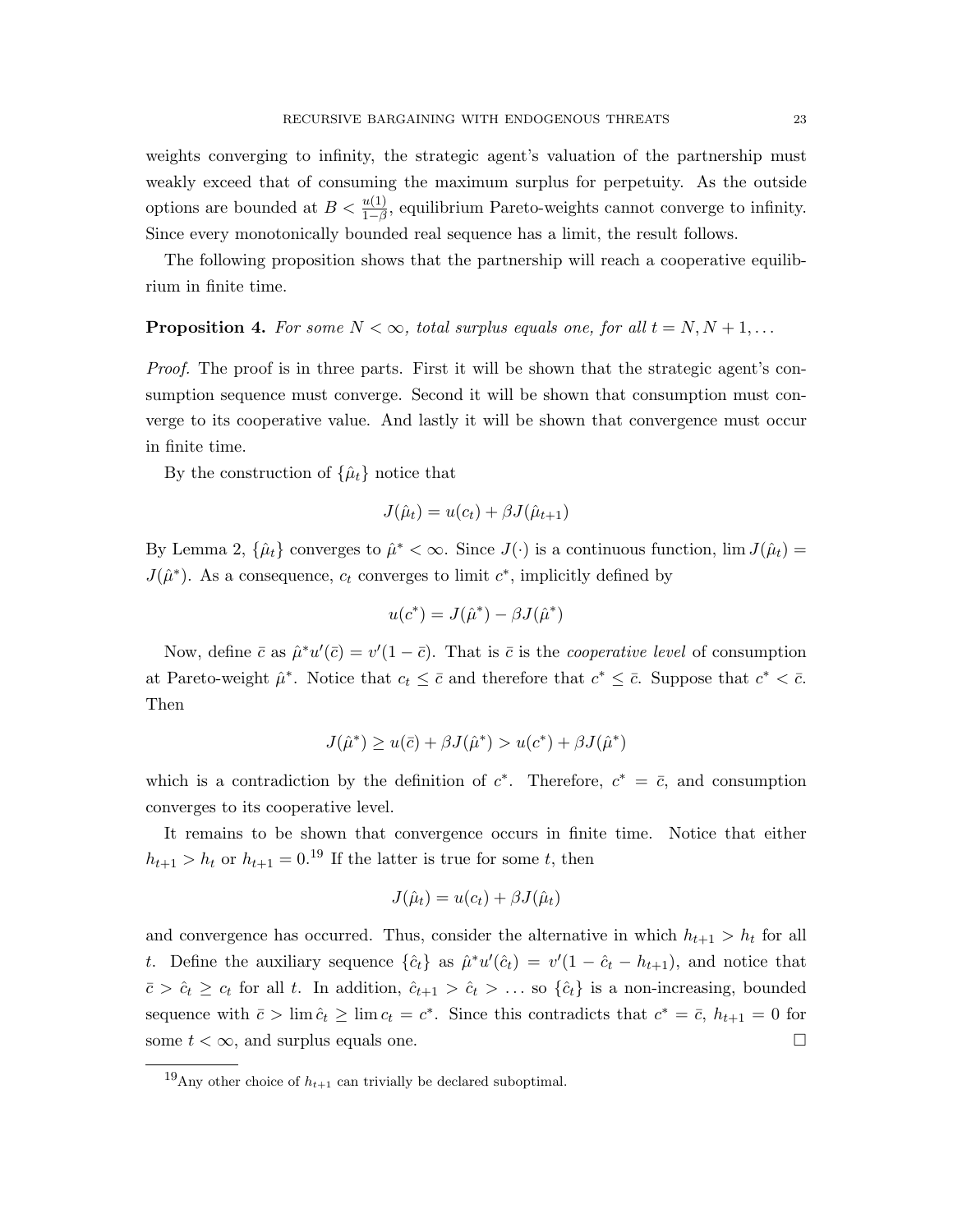The intuition underlying the proof of Proposition 4 is similar to the intuition underlying many transversality conditions. The strategic agent may choose to engage in outside activities in order to gain future bargaining power. A higher bargaining power yields larger claims on future surplus, but at the expense of current consumption. If the agent would indefinitely invest in outside activities, the partnership's surplus would steadily decline, and the agent would be void of reaping the benefits of the higher bargaining share. Postponing consumption indefinitely is clearly suboptimal.

In the long-run equilibrium, the strategic agent donates the entire endowment to the partnership and she does not engage in any outside activities. Once the agent has attained some optimal level of bargaining power, she may use this, together with a maximized surplus, to get as much as possible out of the partnership. As a consequence, there may be short-run inefficiencies, but there are no long-run distortions of endogenous threats.

4.3. Interpretations. The Pareto-, or bargaining-, problem in (2)-(3) defines an implicit contract. As previously noted, the contract does not distribute rents contingent upon the strategic agent's investment choices. As a consequence, the contract is incomplete. Incompleteness of contracts is commonly justified on grounds of their simplicity. In particular, it may be difficult to foresee, describe and/or verify that certain states of the world actually have occurred (see for instance Hart and Moore (1988)). Investments can often take intangible forms of informal actions, such as learning, the nurturing of relationships, or R&D. Noisy outcomes and unverifiable actions limits enforcement and therefore also the richness of contracts. While it is clear that the implicit contract of study does not assign rents based on investment choices, it is not immediate to what extent additional information is excluded. Put differently, how incomplete is our incomplete contract?

Consider again the saddle-function in  $(7)$ . The first order condition with respect to  $c_t$ observes,

$$
\mu_{t+1}u'(c_t) = v'(1 - e_t - c_t)
$$
\n(28)

in which reliance on  $z^t$  and  $\tilde{e}$  is left implicit. An alternative formulation of the contract is therefore given by,

$$
c_t = f(1 - e_t, \mu_{t+1})
$$
\n(29)

The strategic agent's income in period  $t$ , is a time-invariant function of *current surplus*, and her *current Pareto-weight*,  $\mu_{t+1}$ . Her current Pareto-weight differs from her past, if and only if a more favorable contract is currently offered to her.

The explicit form of the contract is therefore immediate, and can be described as follows: In period zero, the agents meet and sign a legal document. The contract assigns rents as constant shares of surplus. Renegotiation occurs only upon mutual consent. More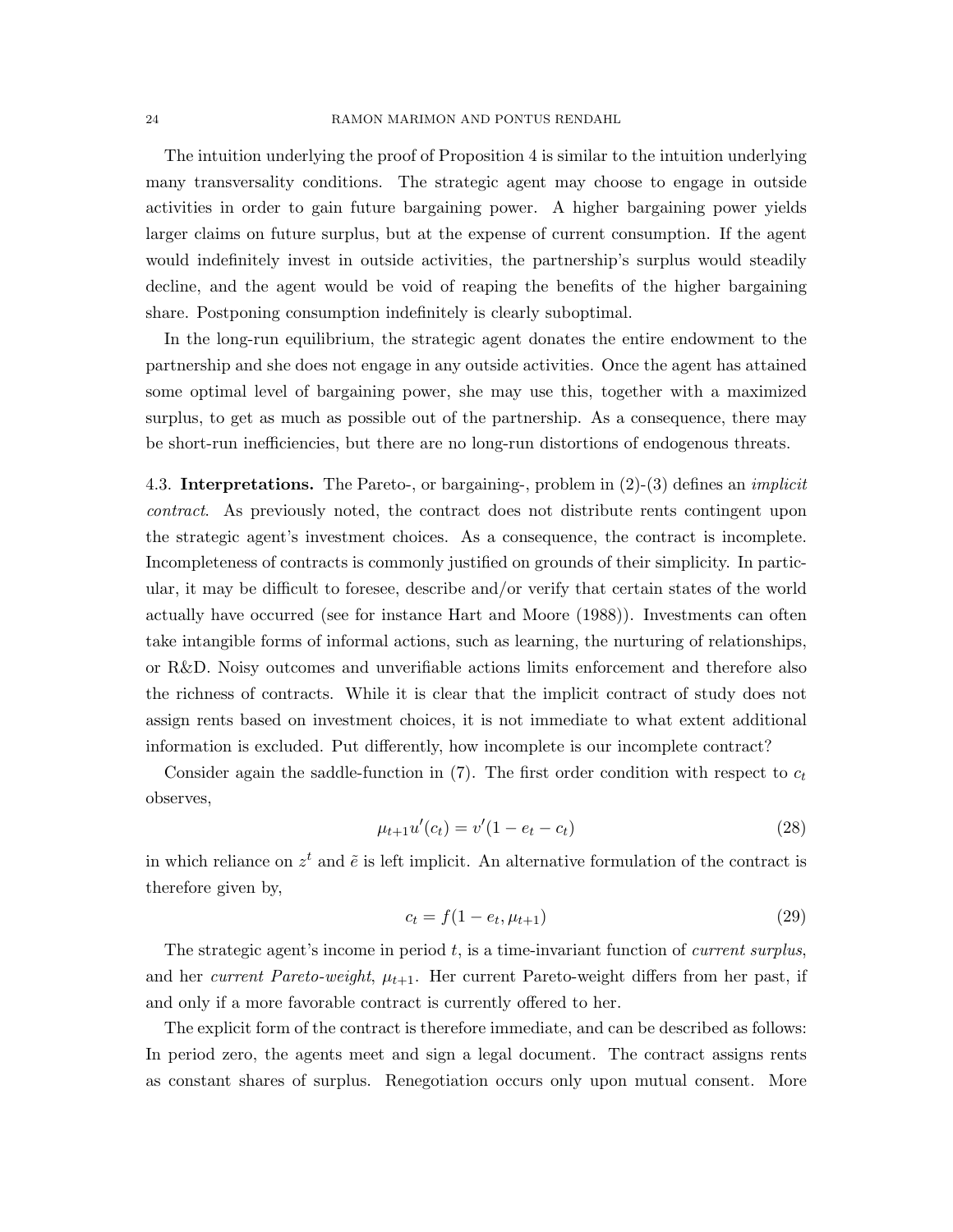precisely, whenever the strategic agent receives a more favorable outside option, the agents renegotiate the terms of the contract. The nonstrategic agent extends a "take it or leave it" offer to the strategic agent, exactly matching her outside opportunity. The new contractual terms include a permanently larger share of surplus to the strategic agent.

Would it be favorable for the nonstrategic agent to suggest a slightly more complicated contract? If, for instance, the random component,  $z_t$ , displays some persistence, a contract specifying shares correlated with histories, may efficiently deter the strategic agent from soliciting outside offers. Clearly, increased sophistication of contracts may increase efficiency of partnerships. Nevertheless, it is not obvious that a court can verify a certain realization of shocks. The stochastic element, z, affect the strategic agent's valuation of (or, value at) alternative partnerships, and may well assume a subjective or unverifiable nature. As a consequence, while deterring the strategic agent of engaging in outside activities, a more sophisticated contract provides insufficient incentives to honor past commitments.

4.3.1. *Holdup.* A holdup occurs in bilateral trade if there are ex-ante relationship specific investments, and contracting is incomplete. Consider, for instance, the scenario in which one of two parties may venture some sunk investment in period zero. The investment increases joint surplus available in period one, but the cost is borne entirely by the investing party. A complete contract would entail a mapping from investments to rents, and the resulting allocation would be Pareto-optimal. At an *incomplete* contract, however, ex-ante assigned rents are non-enforceable and, instead, the outcome of  $ex$ -post bargaining.<sup>20</sup> As bargaining permits the investing agent to recover only a fraction of the societal benefits of investments, incomplete contracts renders investments below the Pareto-optimum (Grout, 1984; Williamson, 1985; Hart and Moore, 1988).

The holdup problem has received considerable attention in economics. Klein et al. (1978) and Williamson (1985) consider the holdup problem a major reason why relationships involving specific investment are rarely observed within the market context, but instead organized within institutions (e.g. firms), thus providing a theory of the extent and structure of firm organization. Grossman and Hart (1986) consider holdups a basis of the theory of vertical integration, and Hart and Moore (1990) similarly develop an influential theory of asset ownership.

It is straightforward to see how the analysis in this paper fits the general idea of a holdup. At any period t, investments, denoted  $1 - e_t$ , are relation-specific and carries no value outside the partnership. Recalling the bargaining problem in  $(2)-(3)$ , investments are

 $^{20}$ The holdup literature usually describe this as investments are non-verifiable by the court.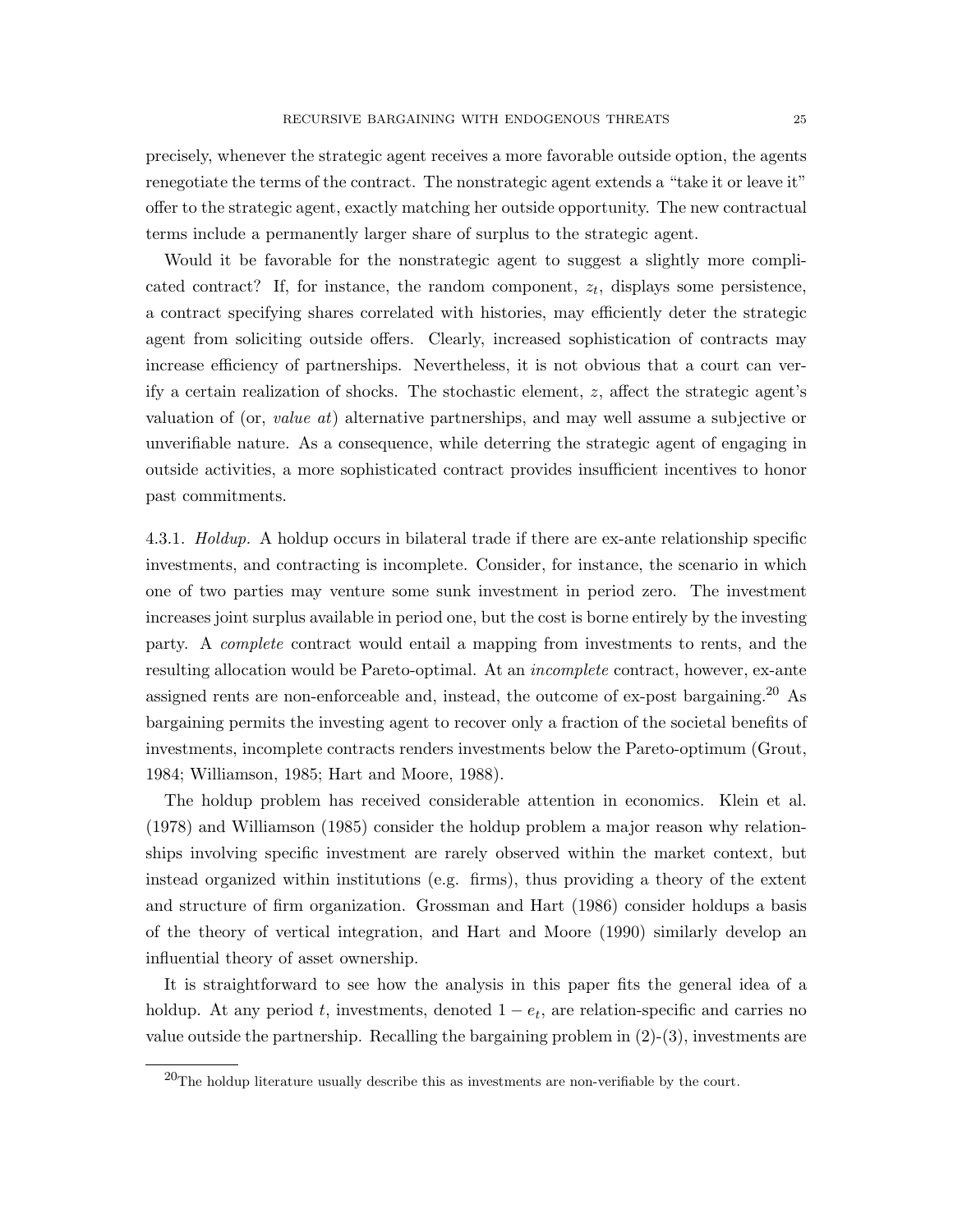considered given, and are therefore not contractible. Rents are negotiated independently of investment choices, and the contract is incomplete. The long-term nature of bargaining further strengthens the interpretation as a study of an incomplete, but *simple*, contract. In the absence of a competing outside option, renegotiation is consistently refused. When the participation constraint is binding, however, renegotiation occurs through a permanent increase in the strategic agent's bargaining share (cf. the permanent change in price of the traded good in MacLeod and Malcomson (1993)). In slight deviation from the previous literature, the strategic agent is recurrently endowed with one unit of resources. Relationspecific investments are then given by the fraction of endowments left to be shared within the partnership,  $1-e_t$ . The associated cost of investment is the forgone, current or future, outside opportunity, intimately related to  $e_t$ .

The idea that costs to investment are borne through forgone outside values, constitutes a substantial departure from the aforementioned literature, and is key to understanding Proposition 4. The intuition follows the idea that an agent's income is solely derived from the surplus shared within a partnership, and not from any alternative parallel source. An agent engaged in on-the-job search, for instance, forgoes presumptive job offers when devoting time and effort to her current employer. But her *source* of income remains unchanged (her current employer). A missed opportunity of physical investments leaves funds to be ventured in alternative partnerships, but does not yield any alternative income in the current relation. Lastly, an employee's engagement in firm-specific, as opposed to general-, training does not reduce her income, but may erode her appeal to alternative employers. The cost to investment, in all three examples, is borne through forgone outside options.

If the potential value of outside options is bounded, the cost to investment is also bounded. Following Lemma 2, at some bargaining share, or price, the inside value exceed any outside value, and the cost to investments is zero. The resulting allocation is consequently Pareto-optimal. Proposition 4 strengthens this result and reveals that even at sub-optimal contracts, yielding short-run inefficiencies, the dynamic nature of bargaining eventually leads the partnership to a cooperative state. The holdup, in this setting, is a short-run problem in a long-term partnerships.

The idea that outside options, or market competition, can provide a solution the holdup problem is not new. MacLeod and Malcomson (1993) consider in many aspects a similar framework, but in which investment costs predicate a direct reduction in current income. They show that an enforceable fixed price of trade, renegotiated whenever participation constraints bind, can yield an efficient outcome. However, on occasions at which investments have adverse effect on outside options, as in this paper, their analysis is very limited.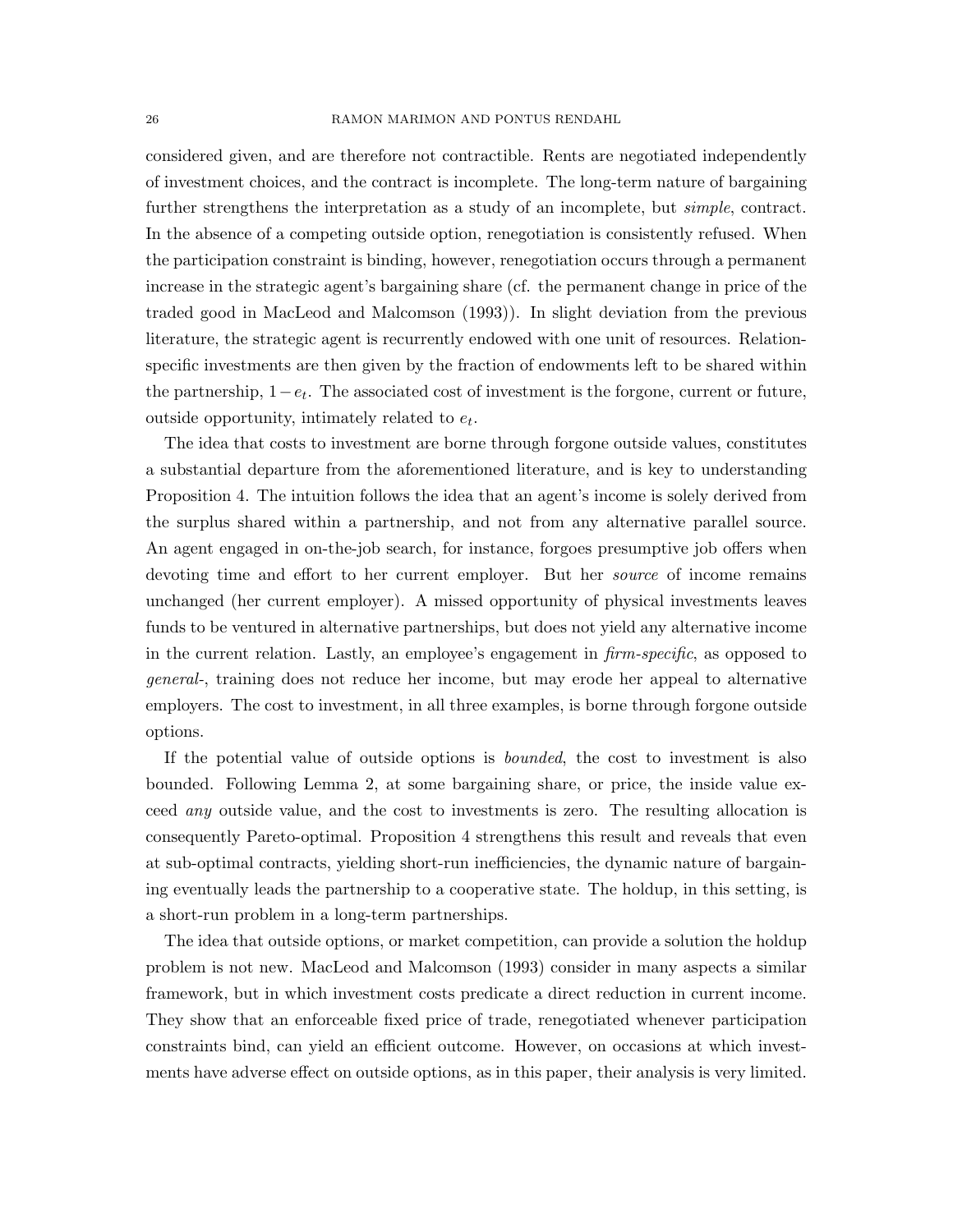Our study therefore complements MacLeod and Malcomson's (1993) Proposition 6 to incorporate occasionally binding participation constraints. In two related studies, Cole, Mailath and Postlewaite (2001) and de Meza and Lockwood (2007), conclude that outside competition may not only solve the holdup problem, but also lead to over-investments. Their results, however, hinge upon a *general* nature of investments, in which capital can readily be transferred between competing partnerships. This general nature of investment, however, departs quite substantially from the question addressed in this paper, and from the holdup literature in general. Lastly, in an influential article, Che and Sákovics (2004) study the holdup problem under some dynamic considerations. In particular, they permit repeated investments leading up to the *endogenous* trade date, at which the relationship is terminated. Che and Sákovics (2004) show that in this setting, there are Markov-perfect equilibria at which holdup is of no concern. Their mechanism, however, is fundamentally different from ours. Che and Sákovics (2004) show how the expectation of "sub-optimal" actions from a future self, can be self-confirming and generate sub-optimal actions already today.<sup>21</sup> In contrast, we allow for repeated trade, repeated investment, and long-term bargaining, at a unique time-consistent equilibrium.

4.3.2. On-the-job search. One of the most natural interpretations of the present framework is within the labor market. The strategic agent's investment choices particularly resembles those of strategic on-the-job search. A strategically acting employee divides her endowed time between working and searching for alternative employers. Searching improves the likelihood of lucrative outside offers, while working yields somewhat higher income. The employee strategically tradeoff these conflicting forces in order to maximize her present value utility.

At time  $t = -1$ , an entrepreneur and a potential employee meet and form a firm. Assume for simplicity that both the employee and the entrepreneur share the same utility function, such that  $u'^{-1}(v'(x)) = x$ . At time zero, the partners agree on a wage rate  $w_0 = \frac{1}{1+u^{-1}(\mu_0)}$ , and the employee earns income  $w_t \times (1-e_t)$ . Here,  $1-e_t$  denotes the time devoted to work, and  $e_t$  the time devoted to on-the-job search. The employees outside option,  $\hat{V}(h_t, z_t)$ , denotes a job-offer, carrying value  $\hat{V}$ . Let  $\underline{i}(h_t, V)$  denote the *smallest* index *i* such that  $\hat{V}(h_t, \omega_i) \geq V$  for all  $i \geq \underline{i}(h_t, V)$ . That is,

$$
\underline{i}(h_t, V) = \inf\{i \in \{1, ..., N\} : \hat{V}(h_t, \omega_i) \ge V\}
$$

 $21$ Of course, there also exist alternative equilibria at which expectations of optimal future actions induce optimal actions already today.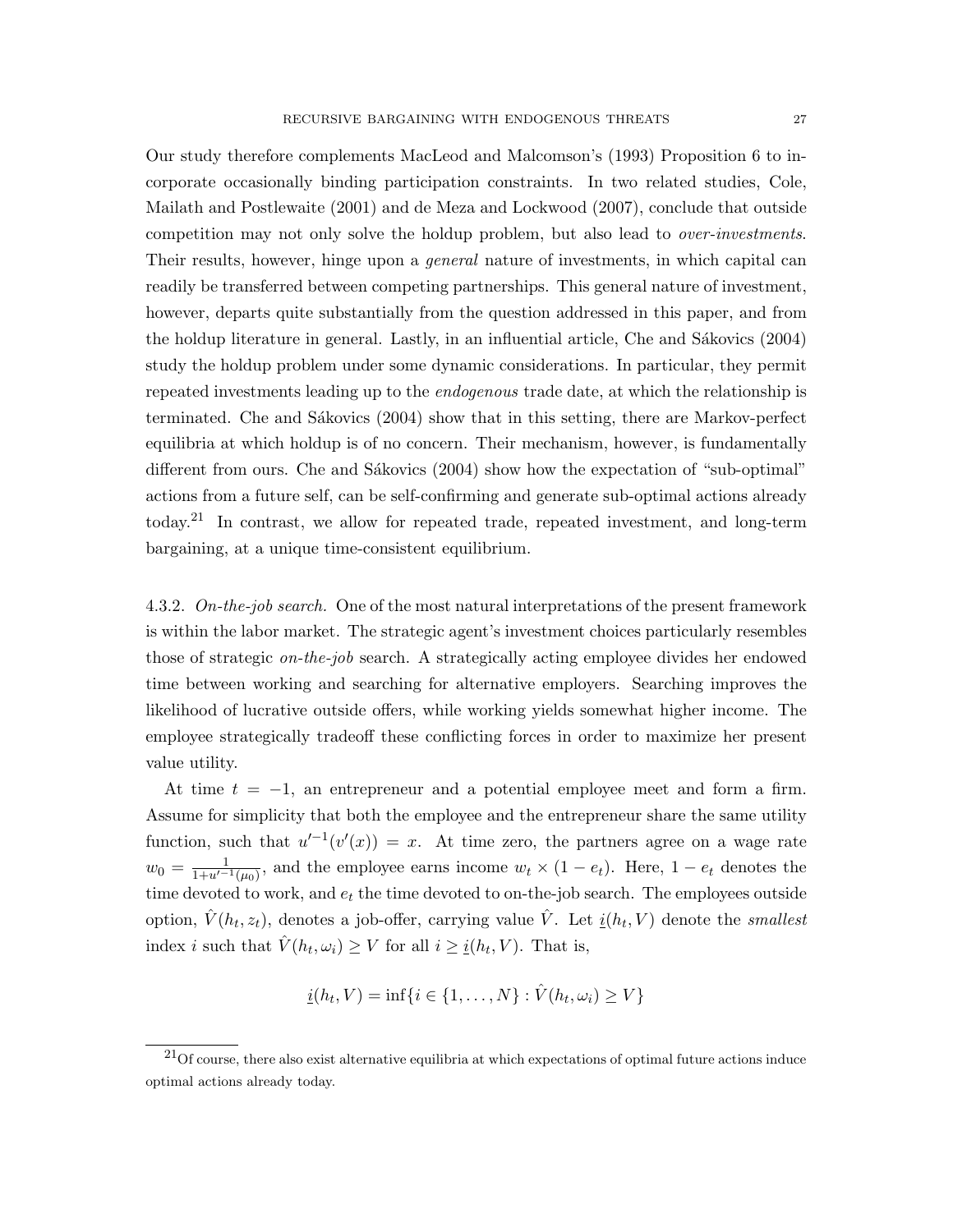and notice that  $\underline{i}(h_t, V)$  is *non-increasing* in h. The probability of receiving a job-offer greater or equal to  $V$  is given by

$$
P(\hat{V} \ge V | h_t, z_{t-1}) = \sum_{i=\underline{i}(h_t, \bar{V})}^{N} \lambda(\omega_i, z_{t-1})
$$

which is non-decreasing in h. As a consequence,  $e_t$  can be interpreted as the strategic agent's on-the-job search in period  $t$ , which implicitly affects the probability of receiving a competitive outside offer, through the stock of past searches,  $h_t$ .

The Bellman equation in (17)-(19) can therefore be thought of as an employee's problem of dividing her time between working, or strategically engaging in on-the-job search. As in the holdup problem, the long-term nature of the partnership has a straightforward interpretation also in the labor market. In any period t the employee earns  $w_t(1 - e_t)$ . Renegotiation occurs by mutual consent, in which the contracted wage is permanently increases to exactly match a competing outside offer.

This model provides a number of interesting and empirically relevant predictions (cf. Burdett and Mortensen (1998)): Wages are downward sticky, but upward mobile; turnover is likely to be higher for younger workers than for older; higher paid employees search less actively; and turnover decrease with wages.<sup>22</sup>

Admittedly, this is not the first study considering on-the-job search, although the literature is very small. Burdett and Mortensen (1998) has a strong focus on job-to-job transitions, but treats on-the-job search as something exogenous. Christensen et al. (2005) endogenize search effort, but ignore the aspect of counteroffers from the current employers: Outside offers terminate the ongoing match. Postel-Vinay and Robin (2004) endogenize on-the-job search and consider counter-offers. However, Postel-Vinay and Robin (2004) assume the marginal cost to search is zero, and each agent either search the maximal amount, or nothing at all. Job-search is therefore "endogenously exogenous".

4.3.3. Human capital. Human capital accumulation, or training, on the job is commonly thought of as a *firm-sponsored* event. Firms pay for workers' training activities, which may be of both general or specific character.<sup>23</sup> However, as noted by Prendergast (1993), workers can largely affect the acquisition of skills outside formal training arrangements, and these skills are rarely observable. On a daily basis, workers are routinely engaged in activities that may increase their stock of human capital. The nature of learning however, can be directed towards firm-specific skills, but also skills of more general character. A sales representative can, for instance, spend a larger fraction of time nurturing his personal ties

 $22$ With "turnover" we refer to the likelihood of receiving a competitive outside offer.

 $^{23}$ See Acemoglu and Pischke (1999) for a survey.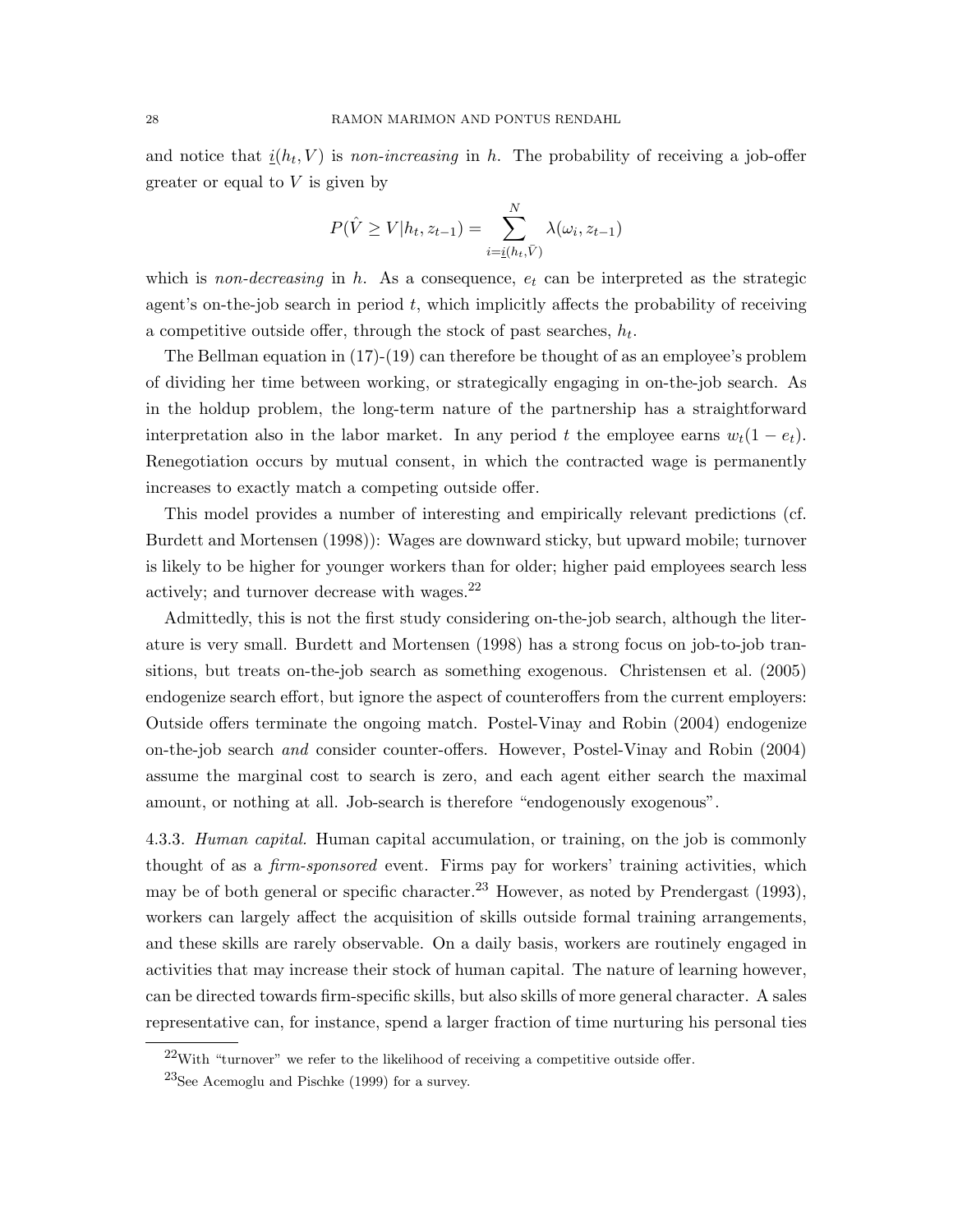with potential customers, rather than establishing a more solid firm-customer relationship. The opportunity of such choices are likely to generate a tension between the interest of the firm and the interest of the employee. The present framework is well suited for studying such tensions.

Suppose an employee can direct part of her working day to training activities. She may engage in both firm specific training and training of a more general character. Let  $g_t$  and  $s_t$  denote the *fraction* of total training time devoted to general and firm-specific activities, respectively. As there is no other form of training,  $s_t = 1 - g_t$ . Total training time is then given by  $\tilde{f}(g_t, 1-g_t)$ , which is simply denoted  $f(g_t)$ . The remaining time of the day is spent working, producing  $1 - f(g_t)$  units of output. Assume that the function f is increasing in g: General training activities are more time consuming than specific.<sup>24</sup> Thus, as  $e_t = f(g_t)$ , all previous results follow without modification. Proposition 4, again, reveals that the employee eventually will direct all her time towards specific training, and all short-term distortions vanish.

There are, of course, alternative solutions to the tensions arising from the conflicting interests of the firm and the worker. Malcomson (1997) casually states that many solutions to the holdup problem indeed solves the above inefficiency of we reverse the roles of the firm and the employee. At some fixed level of profits,  $\pi$ , the worker is the residual claimant to additional profits, and their incentives are align. In a more elaborate setting, Prendergast (1993) suggests that promotion schemes may provide appropriate incentives.

### 5. Conclusions

This paper studied of model of partnerships in which rents are characterized by a bilateral monopoly. Contracts, assigning residual rents, are subjected to bargaining. Due to the voluntary nature of any partnership, sufficiently lucrative outside offers incite renegotiation of past agreements. As a consequence, an opportunistic agent has incentives to engage in strategic behavior, devoting resources to an inefficient activity of soliciting outside offers. We explored how strategic behavior of this sort affect the properties of bargaining and efficiency in a general framework of bilateral cooperation with one-sided limited commitment.

Several results emerged. We showed that there exist a surprisingly simple Bellman equation associated with the strategic game representing the choices facing the opportunistic agent. The solution to this Bellman equation, the optimal plan, displayed a large degree of multiplicity, and we put focus on subgame perfect equilibria, which we showed

 $^{24}$ Alternatively, the total effect of firm-specific training on output is increasing, net of the time-cost, but decreasing in general training.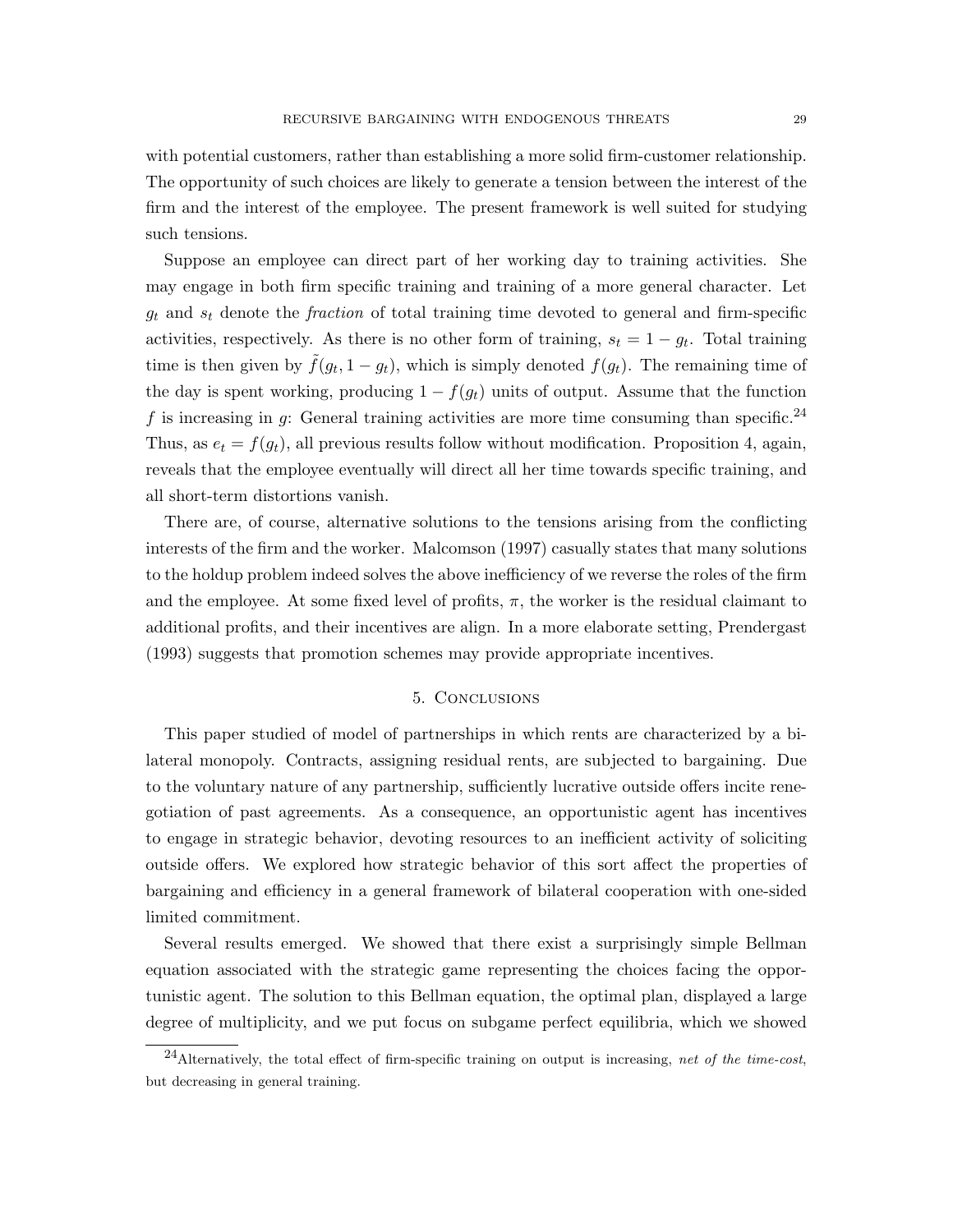exist. Even though repeated renegotiations and repeated opportunistic behavior arise in equilibrium, the associated inefficiencies are short-lived. In particular, we concluded that the equilibrium converges to a cooperative, Pareto-optimal state, and that convergence occurs in finite time.

Our study may be extended along several interesting dimensions. The nonstrategic agent treats the opportunistic actions of her partner as given. Contracts are therefore not only incomplete, but also quite simplistic. One could easily imagine a contract assigning rents based on histories of shocks, and not only histories of competing offers. If appropriately designed, such a contract may well deter the strategic agent from engaging in unproductive activities. However, the possibility of writing such contracts clearly depend on the observability, and verifiability, of shocks, which may vary substantially across professions. For certain professions with a high degree of unobservability of productivity (such as, for instance, academics), the current framework may be an accurate description. For other, more simple jobs, it may not be.

Lastly, it should be noted that we consider the case of one-sided limited commitment.<sup>25</sup> Some of the results derived in this paper crucially rely on this. In particular, in a twosided case, it is not obvious that the partnership will converge to a cooperative equilibrium. One could imagine repeated rent-seeking in an oscillating equilibrium in which both parties perpetually engage in opportunistic behavior.

 $^{25}\rm{Notice}$  that one-sided limited commitment implies one-sided investments.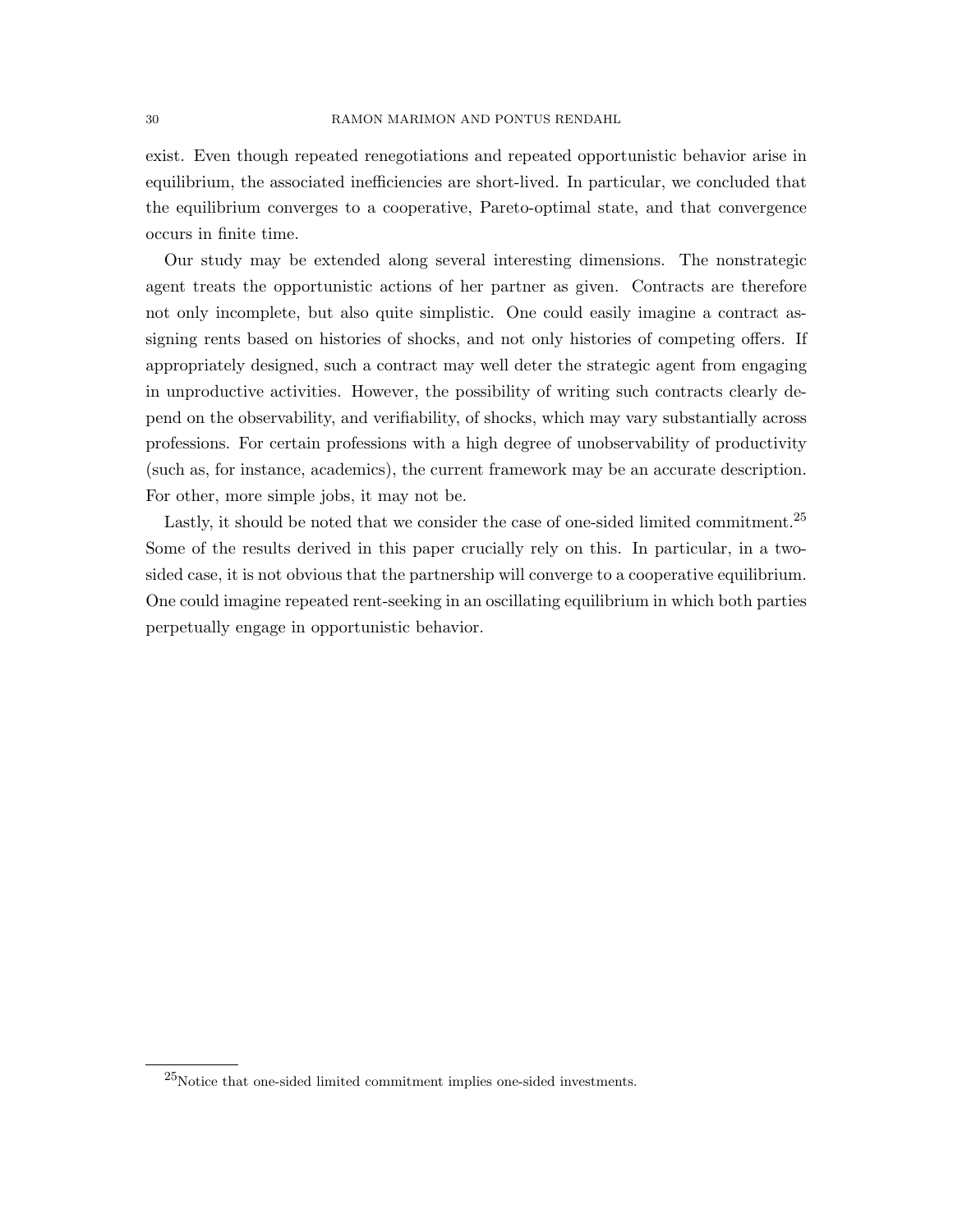#### **REFERENCES**

- Abreu, D., Pearce, D. and Stacchetti, E.: 1990, Toward a theory of discounted repeated games with imperfect monitoring, Econometrica 58(5), 1041–1063.
- Acemoglu, D. and Pischke, J.-S.: 1999, Beyond becker: Training in imperfect labour markets, The Economic Journal 109(453), F112–F142.
- Azariadis, C.: 1975, Implicit contracts and underemployment equilibria, Journal of Political Economy 83(6), 1183–1202.
- Burdett, K. and Mortensen, D. T.: 1998, Wage differentials, employer size, and unemployment, International Economic Review 39(2).
- Cahuc, P., Postel-Vinay, F. and Robin, J.-M.: 2006, Wage bargaining with on-the-job search: Theory and evidence, *Econometrica*  $74(2)$ , 323-364.
- Che, Y.-K. and Sákovics, J.: 2004, A dynamic theory of holdup, *Econometrica*  $\mathbf{72}(4)$ , 1063–1103.
- Christensen, B. J., Lentz, R., Mortensen, D. T., Neumann, G. R. and Werwatz, A.: 2005, On-the-job search and the wage distribution, *Journal of Labor Economics*  $23(1)$ ,  $31-58$ .
- Cole, H. L., Mailath, G. J. and Postlewaite, A.: 2001, Efficient non-contractible investments in large economies, Journal of Economic Theory 101(2), 333–373.
- de Meza, D. and Lockwood, B.: 2007, Too much investment? a problem of endogenous outside options, Mimeo, University of Warwick .
- Grossman, S. J. and Hart, O. D.: 1986, The costs and benefits of ownership: A theory of vertical and lateral integration, Journal of Political Economy 94(4), 691–719.
- Grout, P.: 1984, Investment and wages in the absence of binding contracts: A nash bargaining approach, *Econometrica*  $52(2)$ , 449-460.
- Hart, O. and Moore, J.: 1988, Incomplete contracts and renegotiation, *Econometrica* 56(4), 755–785.
- Hart, O. and Moore, J.: 1990, Property rights and the nature of the firm, *Journal of Political Economy* 98(6), 1119–1158.
- Klein, B., Crawford, R. G. and Alchian, A. A.: 1978, Vertical integration, appropriable rents and the competitive contracting process, Journal of Law and Economics 21(2).
- Luenberger, D. G.: 1969, Optimization by Vector Space Methods, John Wiley & Sons, Inc., New York.
- Lundberg, S. and Pollak, R. A.: 2003, Efficiency in marriage, Review of Economics of the Household 1(3), 153167.
- MacLeod, W. B. and Malcomson, J. M.: 1993, Investments, holdup, and the form of market contracts, American Economic Review 83(4), 811–837.
- Malcomson, J. M.: 1997, Contracts, hold-up, and labor markets, Journal of Economic Literature 35(4), 1916–1957.
- Marcet, A. and Marimon, R.: 2009, Recursive contracts, Mimeo. European University Institute.
- Postel-Vinay, F. and Robin, J.-M.: 2004, To match or not to match?: Optimal wage policy with endogenous worker search intensity, Review of Economic Dynamics 7(2), 297–330.
- Prendergast, C.: 1993, The role of promotion in inducing specific human capital acquisition, The Quarterly *Journal of Economics*  $108(2)$ , 523-534.
- Shimer, R.: 2006, On-the-job search and strategic bargaining, European Economics Review 50(4), 811–830.
- Spear, S. E. and Srivastava, S.: 1987, On repeated moral hazard with discounting, The Review of Economic Studies 54(4), 599–617.